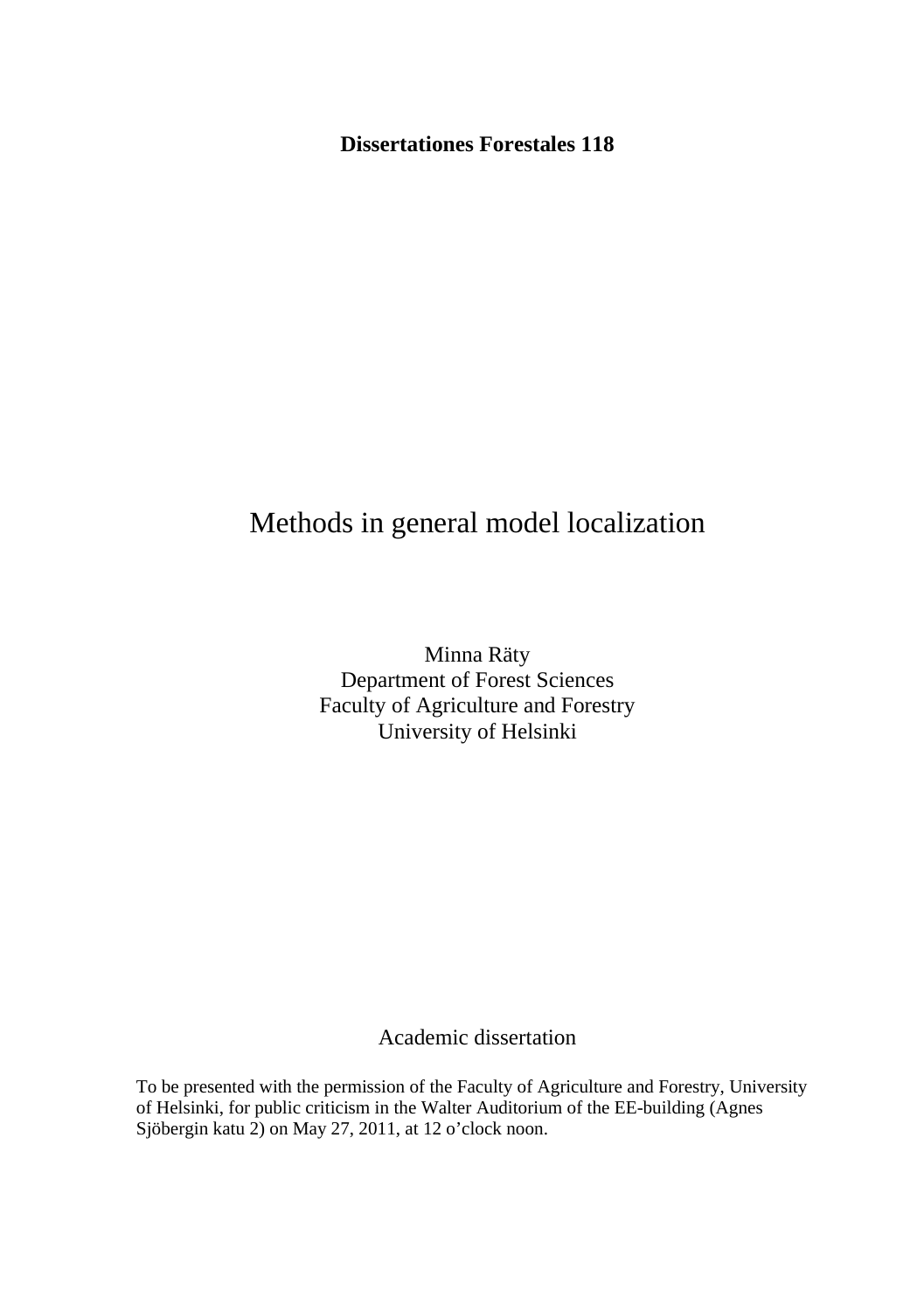*Title of dissertation:* Methods in general model localization

*Author:* Minna Räty

*Dissertationes Forestales 118* 

*Thesis supervisor:*  Prof. Annika Kangas Department of Forest Sciences, University of Helsinki, Finland

*Pre-examiners:*  Prof. Valerie LeMay Department of Forest Management, University of British Columbia, Canada Ph.D. Rafael Calama Sainz Department of Silviculture and Forest Management, CIFOR-INIA, Spain

*Opponent:*  D.Sc. (Agr. & For.) Kari T. Korhonen Finnish Forest Research Institute, Finland

ISSN 1795-7389 ISBN 978-951-651-326-6 (PDF)

(2011)

*Publishers:*  Finnish Society of Forest Science Finnish Forest Research Institute Faculty of Agriculture and Forestry of the University of Helsinki School of Forest Sciences of the University of Eastern Finland

*Editorial Office:*  The Finnish Society of Forest Science P.O. Box 18, FI-01301 Vantaa, Finland http://www.metla.fi/dissertationes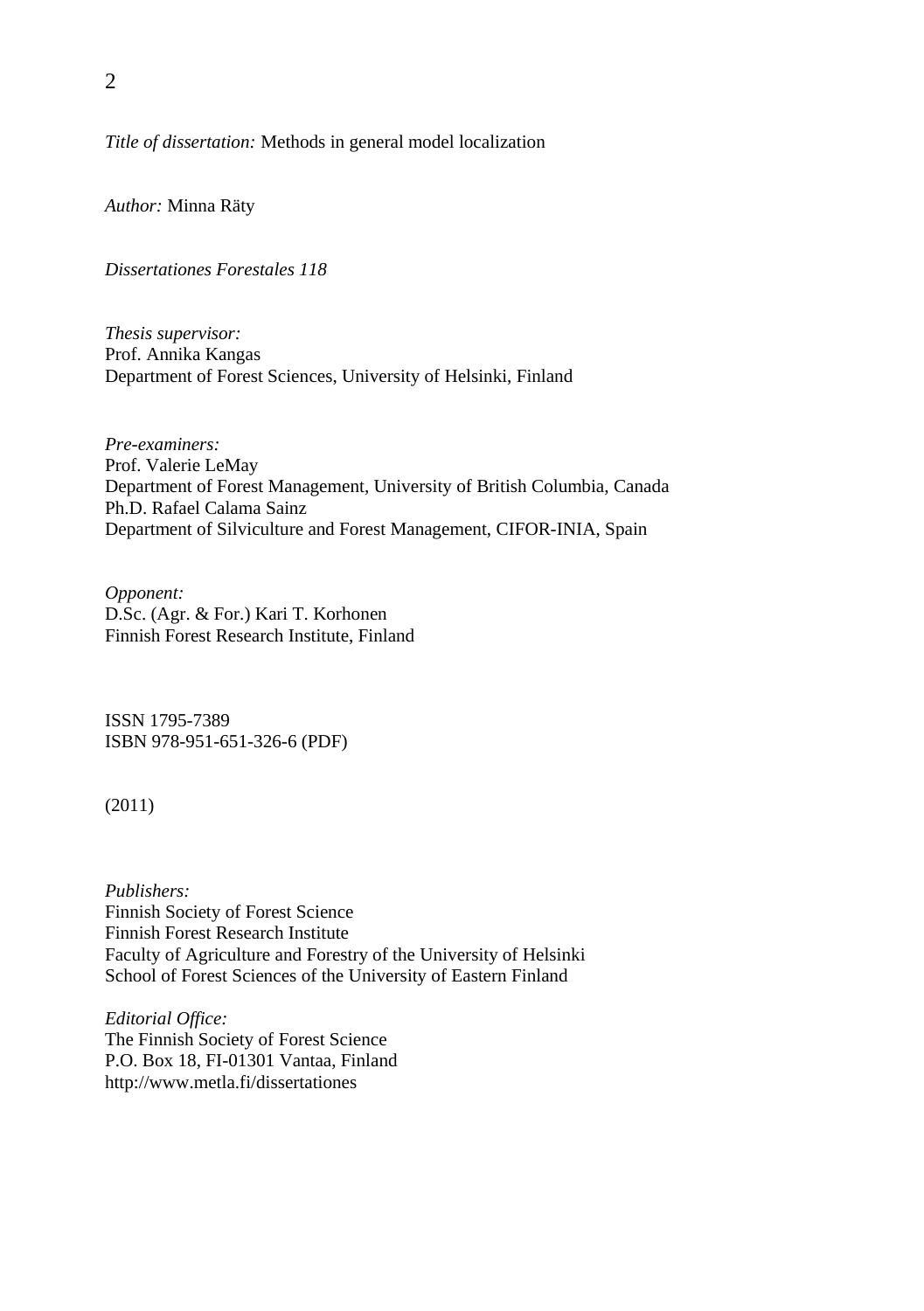**Räty, M.** 2010. Methods in general model localization. Dissertationales Forestales 118. 33 p. Available at http://www.metla.fi/dissertationes/df118.htm

# **ABSTRACT**

The aim of this study was to evaluate and test methods which could improve local estimates of a general model fitted to a large area. In the first three studies, the intention was to divide the study area into sub-areas that were as homogeneous as possible according to the residuals of the general model, and in the fourth study, the localization was based on the local neighborhood.

According to spatial autocorrelation (SA), points closer together in space are more likely to be similar than those that are farther apart. Local indicators of SA (LISAs) test the similarity of data clusters. A LISA was calculated for every observation in the dataset, and together with the spatial position and residual of the global model, the data were segmented using two different methods: classification and regression trees (CART) and the multiresolution segmentation algorithm (MS) of the eCognition software. The general model was then re-fitted (localized) to the formed sub-areas.

In kriging, the SA is modeled with a variogram, and the spatial correlation is a function of the distance (and direction) between the observation and the point of calculation. A general trend is corrected with the residual information of the neighborhood, whose size is controlled by the number of the nearest neighbors. Nearness is measured as Euclidian distance.

With all methods, the root mean square errors (RMSEs) were lower, but with the methods that segmented the study area, the deviance in single localized RMSEs was wide. Therefore, an element capable of controlling the division or localization should be included in the segmentation-localization process. Kriging, on the other hand, provided stable estimates when the number of neighbors was sufficient (over 30), thus offering the best potential for further studies. Even CART could be combined with kriging or non-parametric methods, such as most similar neighbors (MSN).

**Keywords:** CART (classification and regression tree), Getis statistics, kriging, LISA (local indicator of spatial association), recursive partitioning, regression modeling, segmentation, spatial autocorrelation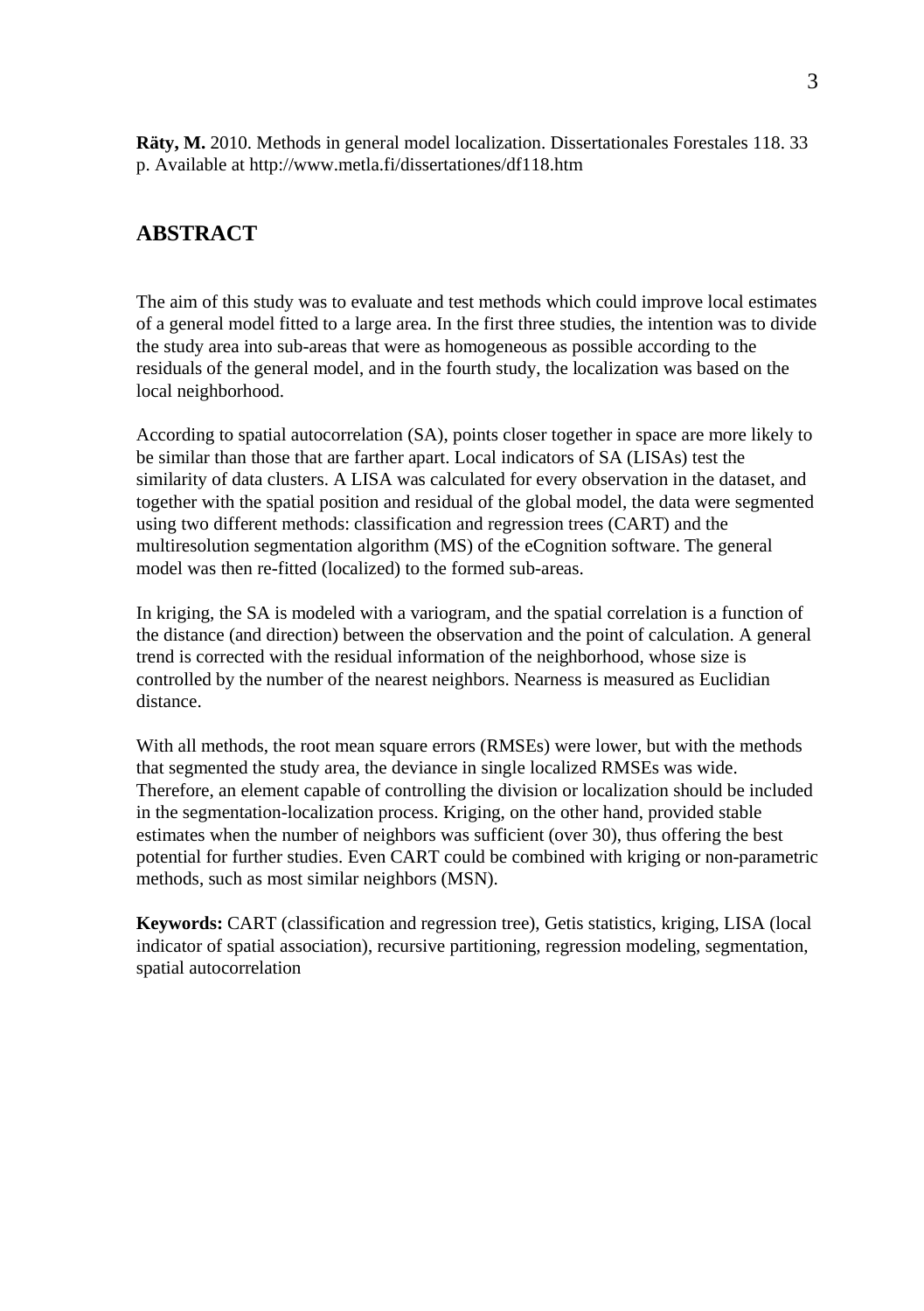# **ACKNOWLEDGEMENTS**

You now hold in your hand the result of many years of work, and the time has come to thank all who have supported me and made this work possible. When I took up this task in 2003, I had no clue about spatial statistics, so I spent more or less the first few years studying the subject. Professor Annika Kangas selected me for this job and has been my supervisor from day 1 as well as a co-writer of all four of the articles enclosed with this doctoral thesis. I thank her for selecting me for the job, for her patience and understanding over the years and for her help in organizing the funding for the work.

In recent years in particular, I have enjoyed the support of my supervising group. University lecturer Markus Holopainen, D.Sc., who works at the Department of Forest Sciences at the University of Helsinki, has encouraged me to look upon new areas of forestry with an open mind. Senior researcher Juha Heikkinen, Ph.D., of the Finnish Forest Research Institute in Vantaa has helped me to krige through the fourth article, and Senior assistant Lauri Mehtätalo, D.Sc., was a reliable referee of my texts even before becoming my supervisor.

The role of pre-examiners is vital, as they give you permission to proceed in the process towards publicly defending the doctoral thesis. I thank Professor Valerie LeMay and Rafael Calama, Ph.D., for their kind words in evaluating and suggesting improvements to the manuscript of this extended summary.

I have studied at the Department of Forest Sciences (formerly the Department of Forest Resource Management) at the University of Helsinki since 1998, and I have known the people at the department for years. I offer you all my collective thanks, and especially my first teachers, emeritus professors Jouko Laasasenaho and Simo Poso. I feel the deepest sense of solidarity with all those who have struggled or continue to struggle with their own doctoral thesis at the department, including Tuula Kantola, Mervi Talvitie, Mikko Havimo and Mikko Vastaranta. Thank you for your peer support! (Our small but vital knitting group also deserves honorable mention here!)

This thesis began as a project of the Academy of Finland: "200775 Improving data use efficiency" (2003-2008). Then I became a member of the Graduate School in Forest Sciences (2008-2010). The Niemi Foundation later offered me additional financial support. Travel grants from the Finnish Society of Forest Science, the Metsämiesten Säätiö Foundation and the Graduate School have enabled me to attend several international scientific conferences.

My final thanks go to my family. In many ways, my family has played a significant role in this process. They were perhaps more confident than I that I would finish this thesis one day. And I cannot forget to mention my dearest ones, Esa, Sanni and Niilo; you surely force me to go offline and make my life interesting!

Klaukkala, May 2011

Minna Räty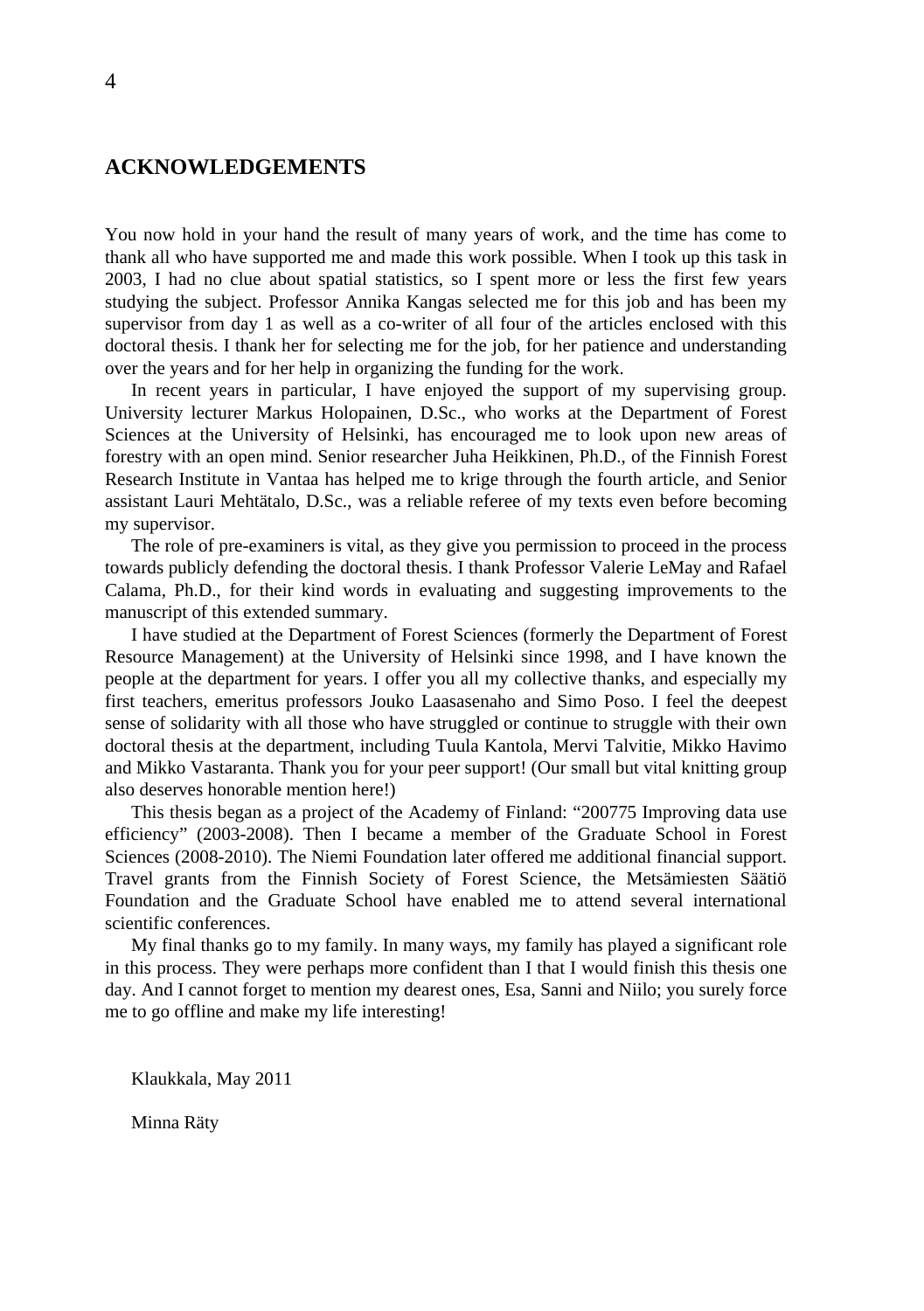# **LIST OF ORIGINAL ARTICLES**

This dissertation consists of a summary and the four following articles, which are referred to by roman numerals I-IV. Articles I-IV are reprints of previously published articles, reprinted here with the permission of the publisher.

- **I** Räty, M. and Kangas, A. 2007. Localizing general models based on local indices of spatial association. European Journal of Forest Research 2/2007: 279-289. doi: 10.1007/s10342-006-0147-1
- **II** Räty, M. and Kangas, A. 2008. Localizing global models with classification and regression trees (CART). Scandinavian Journal of Forest Research 5/ 23: 419-430. doi: 10.1080/02827580802378826
- **III** Räty, M. and Kangas, A. 2010. Segmentation of Model Localization Sub-areas by Getis Statistics. Silva Fennica 44(2): 303-317. http://www.metla.fi/silvafennica/full/sf44/sf442303.pdf
- **IV** Räty, M., Heikkinen, J. and Kangas, A. 2011. Kriging with External Drift in Model Localization. Mathematical and Computational Forestry & Natural-Resource Sciences (MCFNS) 3: 1-14. http://mcfns.com/index.php/Journal/article/view/MCFNS.3-1

Ms Minna Räty was the corresponding author in all four (I-IV) articles. Räty participated in all stages of all articles and wrote the first manuscript versions.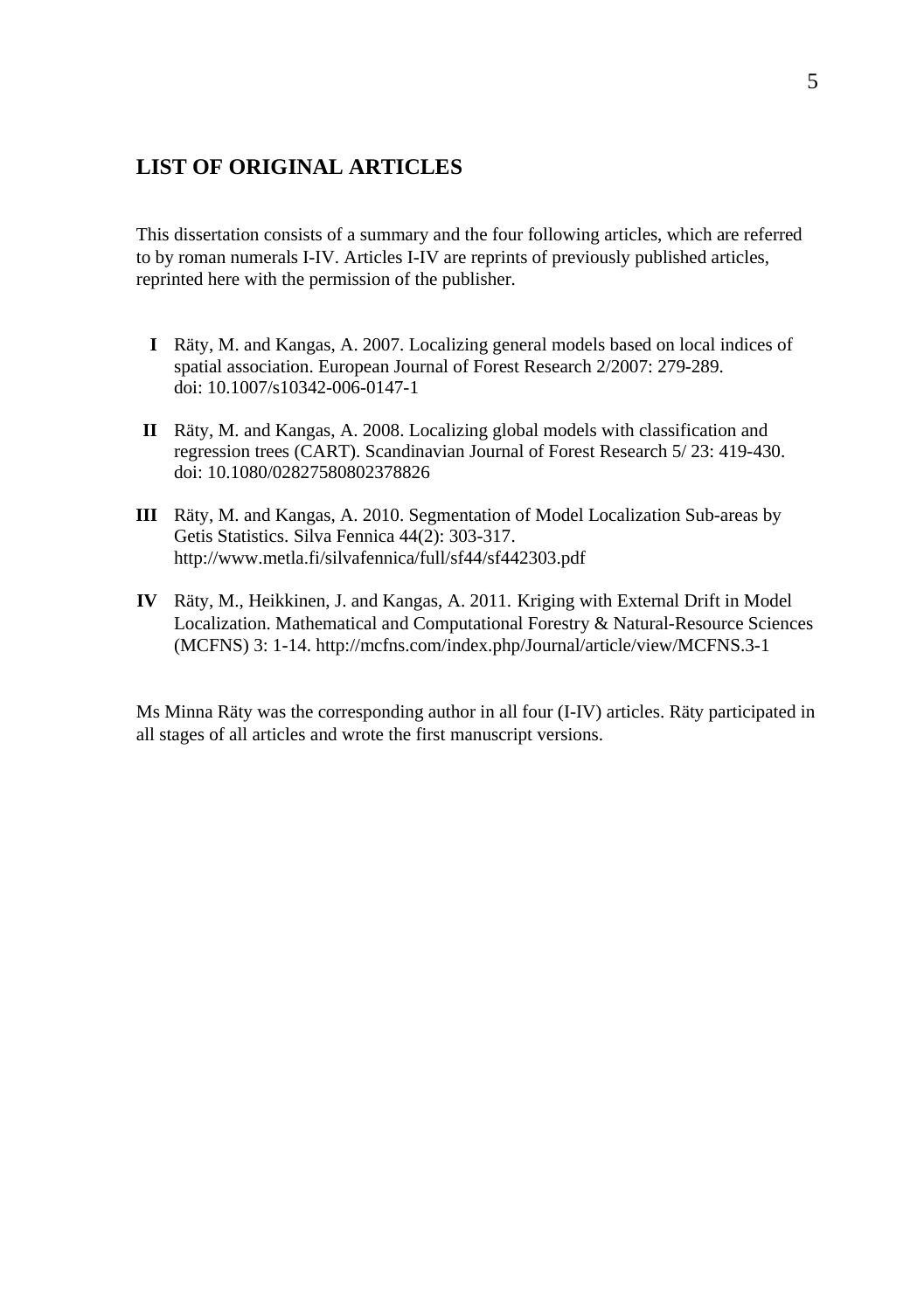# **CONTENTS**

| Comparison of segmentations: CART, MS and KED with the division of the study |  |
|------------------------------------------------------------------------------|--|
|                                                                              |  |
|                                                                              |  |
|                                                                              |  |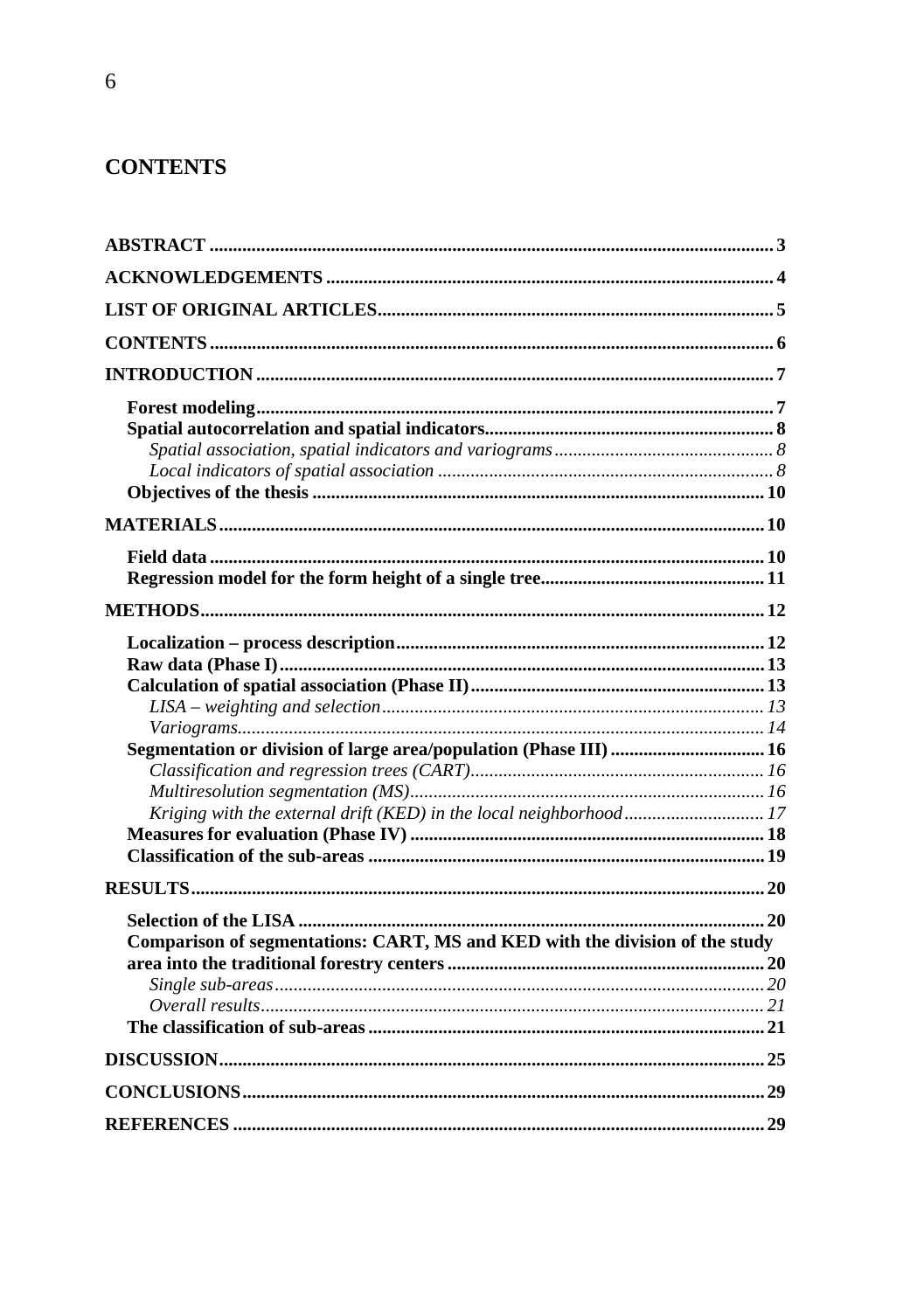# **INTRODUCTION**

#### **Forest modeling**

The forest inventory of a large area, such as the National Forest Inventory of Finland (NFI, NFI...2010) and similar inventories in other countries, are based on a sample of the growing stock (Shiver and Borders 1996, Johnson 2000). In Finland, the tenth inventory round was already completed in 2008 (NFI10... 2010). The measured information includes different types of variables describing, for example, the locations of sample plots, individual trees, whole stands, and growing sites, as well as information about the health of the forest. The total values for the entire population under investigation are estimated based on the sample measured. The results of the inventory serve various purposes, including governmental legislation, forest owner support, and wood supply planning for the forest industry. In Finland, the results are published in MetINFO (MetINFO... 2010), Metsätieteen aikakauskirja (http://www.metla.fi/aikakauskirja/, available in Finnish only) and the Finnish Statistical Yearbook of Forestry (Statistical Yearbook... 2010).

Forest inventory data usually include two different kinds of measured trees: tally trees, for which only some basic measurements such as diameter at breast height (DBH) and tree species have been recorded, and sample trees, which are measured more thoroughly. The data may include, for example, height and upper stem diameters in addition to basic measurements. Any missing, unmeasured variables for the tally trees are estimated with the help of the sample trees. This generalization has many alternatives, however. The easiest and therefore most attractive alternative is to use a study area-wide, "global" or "general" regression model, but the problem with such a model is that although it may be unbiased in general, predictions for local areas may in fact be biased. Removing this spatial (local) bias would render estimates of a global model more accurate. The process by which local bias is removed is known as localization.

Several alternatives to implementing localization are also available, provided that sample trees are available in the localization. First, a global model fitted to the whole sample data in the inventory could be adjusted in different ways: a trend can be added which removes the differences between different regions (e.g. Korhonen 1992, 1993), correction coefficients/equations could be attached to the global model, or totally different models could be used in different regions. Second, the spatial correlation between neighboring observations, which is distance dependent, could be used in the localization. This method is called kriging (e.g. Webster and Oliver 2007). Mixed-model methods could be considered a special case in which the correlation is constant for a stand and zero elsewhere (Lappi and Malinen 1994, Kangas and Korhonen 1995, Mehtätalo 2005). Third, the k-nearest neighbors (k-nn) could also be employed in the localization (Korhonen and Kangas 1997, Sironen et al. 2008). In k-nn, the similarity is measured as a distance in feature space, and the values of the most similar neighbors serve to predict the missing value (Moeur and Stage 1995).

The aim of this study was to develop and evaluate methods for localizing a large-area model. In this thesis, local estimates were approached according to the first and second alternatives indicated above. In all four studies, the global model automatically included the trend function, and some experiments were conducted using both correction coefficient and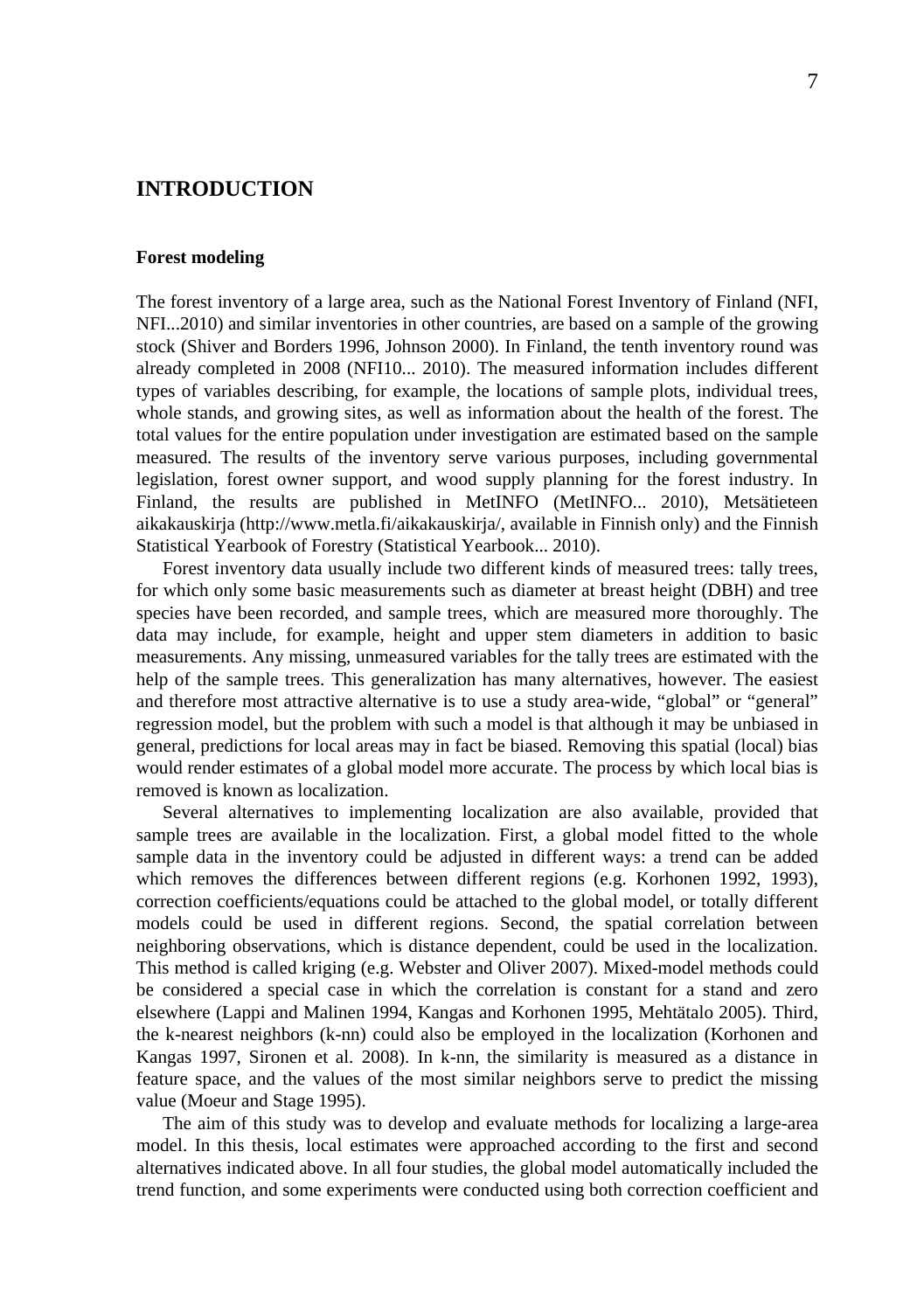regional re-fitting. This thesis could be divided into two parts. In the first part, different methods were tested in order to determine the proper segmentation for the whole study area, which would distinguish local biased areas and, with a re-fitting (localizing) of the global model, reduce residual errors in local estimates. We used information about the similarities of the neighboring observations to divide the study area. In the second part, the localization was based purely on the spatial correlation and neighbors, thus requiring no segmentation of the area.

#### **Spatial autocorrelation and spatial indicators**

#### *Spatial association, spatial indicators and variograms*

Tobler (1970) introduced "the first law of geography: everything is related to everything else, but near things are more related than distant things", which was the first definition of spatial autocorrelation, also known as spatial association (SA). Simply put, points closer together in space are more likely to have similar characteristics than those that are farther apart. This association has served estimation and interpolation purposes in spatial applications. Well-known methods which rely on this property include, for example, inverse distance weighting (IDW) (Shepard 1968), trend surfaces (Miller 1956), splines (Schoenberg 1946a, 1946b), and kriging (Matheron 1963), just to name a few.

The SA statistics measure the degree of dependency among observations in a geographic space. These measures include, among others, spatial indicators which can be categorized into global and local according to the extent of their use. If the indicator is applied to the entire dataset at once, it is considered global, and if it is applied only for a fraction of the data at a time, it is considered local. Most of the indicators feature both global and local versions (Anselin 1995, Boots 2002). Global indicators of spatial association signal whether clusters of similar values exist in the area, but cannot identify the number or location of clusters within the study area. Their use in practice is therefore limited (e.g. Cliff and Ord 1981).

SA between observations can also be defined as a continuous function. In kriging, SA is modeled with a variogram. In a variogram, the correlation depends on the Euclidian distance and direction between the neighboring observations and calculation point (Cressie 1991). The empirical sample variogram is estimated based on the empirical data, or more precisely, the residuals of the global model, and the combination of both the global model as a general trend and the sample variogram as a SA forms the kriging. Kriging enables one to predict values for points lacking measurement of the dependent variable within the study area.

### *Local indicators of spatial association*

Local indicators of spatial association (LISA) have two common requirements: 1) every LISA should indicate the clusterization around the pivot, which is the centre point of the calculation, and 2) the sum of all LISAs calculated over the study area should be proportional to the corresponding global indicator (Anselin 1995). In a study area, every observation in turn serves as a pivot (i.e. a LISA is calculated for every observation in the dataset, and the sum of all these LISAs must be proportional to the global indicator, which has been calculated with exactly the same parameters (e.g. neighborhood and weighting)).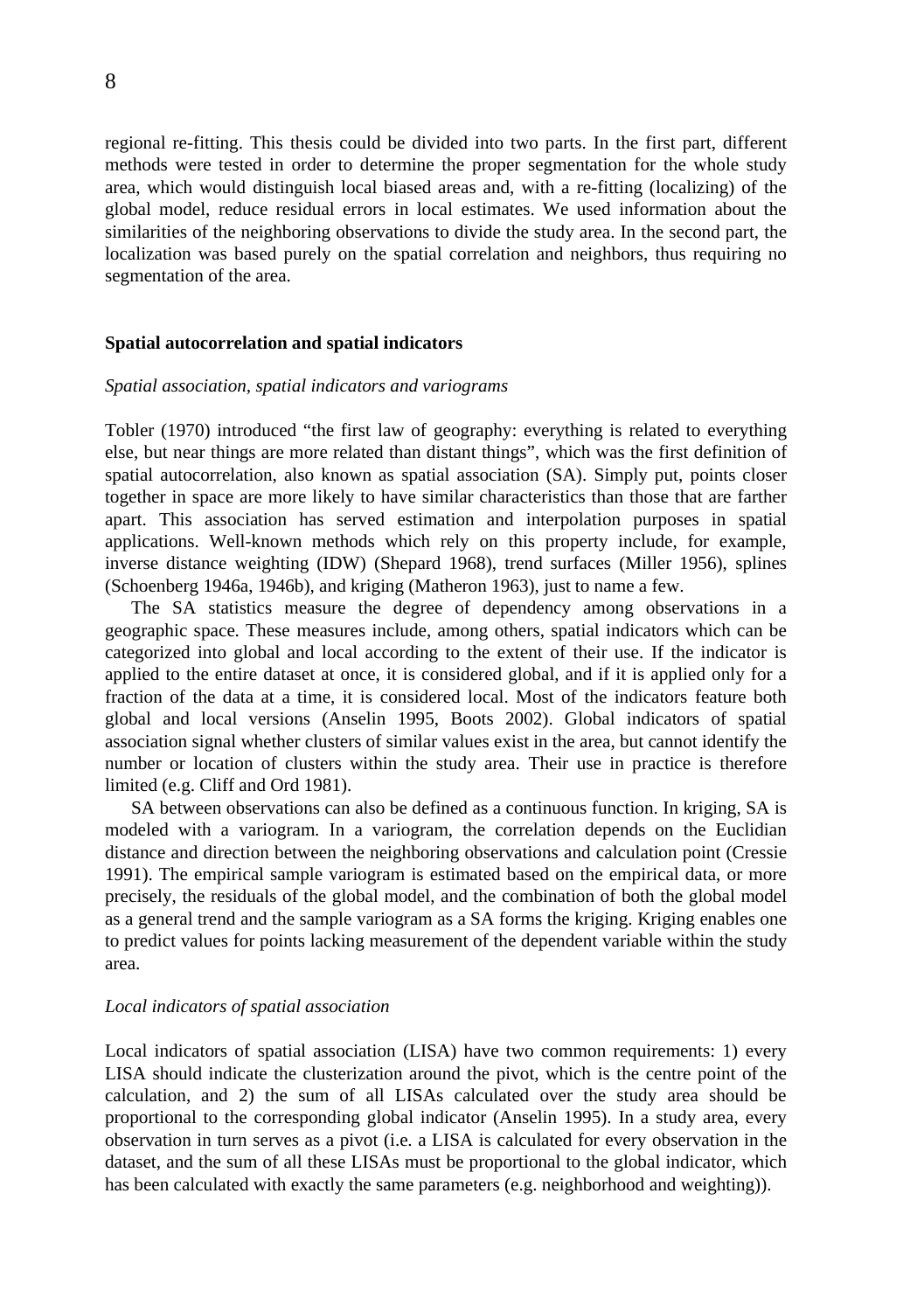A LISA can be expressed as a weighted sum of observations in a defined neighborhood (I Eq. 3). The weight can be either binary, proportional to the Euclidian distance between the pivot and the neighboring observation, or it can be based on some property of the observation (Reed and Burkhard 1985). The neighborhood can be limited by the number or the distance or both. The definition of the neighborhood depends on the dataset. For an irregular point dataset point, the distance limitation avoids the large neighborhoods in the gaps and edges of the study area, but ensure that all points have neighbors within the selected range is important.

Four well-known local indicators include Moran's I<sub>i</sub> (I Eq. 5, Anselin 1995), Geary's c<sub>i</sub> (I Eq. 6, Anselin 1995),  $G_i$  and  $G_i^*$  (I Eq. 7-8, Getis and Ord 1992) (Eq. 1-4):

$$
I_i = \frac{x_i - \overline{x}}{s^2} \sum_j w_{ij} \left( x_j - \overline{x} \right)^2, \qquad j \neq i
$$
 (1)

$$
c_i = \frac{1}{s^2} \sum_j w_{ij} \left( x_i - x_j \right)^2, \qquad j \neq i \tag{2}
$$

$$
G_i = \frac{\sum_j w_{ij} x_j}{\sum_j x_j}, \qquad j \neq i
$$
 (3)

$$
G_i^* = \frac{\sum_j w_{ij} x_j}{\sum_j x_j} \tag{4}
$$

where *i* is a pivot, *j* is an observation, *x* is the variable of interest,  $\bar{x}$  is the mean of *x* in the study data, *s* is the standard deviation of *x* in the whole dataset (no weighting), and  $w_{ij}$  is the weight given to the *j*:th observation.

The interpretation of Moran's I<sub>i</sub> follows Pearson's correlation coefficient: positive means clusterization of similar values, negative means a cluster of opposite-signed values around the pivot, and zero means there is no cluster and the neighborhood is heterogenic or the mean of a cluster is near zero. For Geary's  $c_i$ , the interpretation follows variance/variogram: all indicator values below one indicate a cluster of similar values, and those above one indicate a cluster of dissimilar values. For  $G_i$  and  $G_i^*$ , which also are known as Getis statistics, the interpretation is simple: all values differing in either direction from the mean of the whole dataset indicate a cluster. Depending on the sign of the indicator value, there is a cluster of either positive or negative observations. The only difference in the indicators is that in  $G_i^*$ , the pivot *i* belongs to the neighborhood also.

Since the interpretations of LISAs differ from each other, standardizing them helps to interpret results. In standardization, indicators are introduced on the same scale, which is the Z distribution with a mean of zero and a standard deviation of one,  $N(0,1)$ , by subtracting from the indicator the mean of all indicators and dividing the subtraction by the standard deviation of the indicators in the dataset (I Eq. 9) (Eq. 5):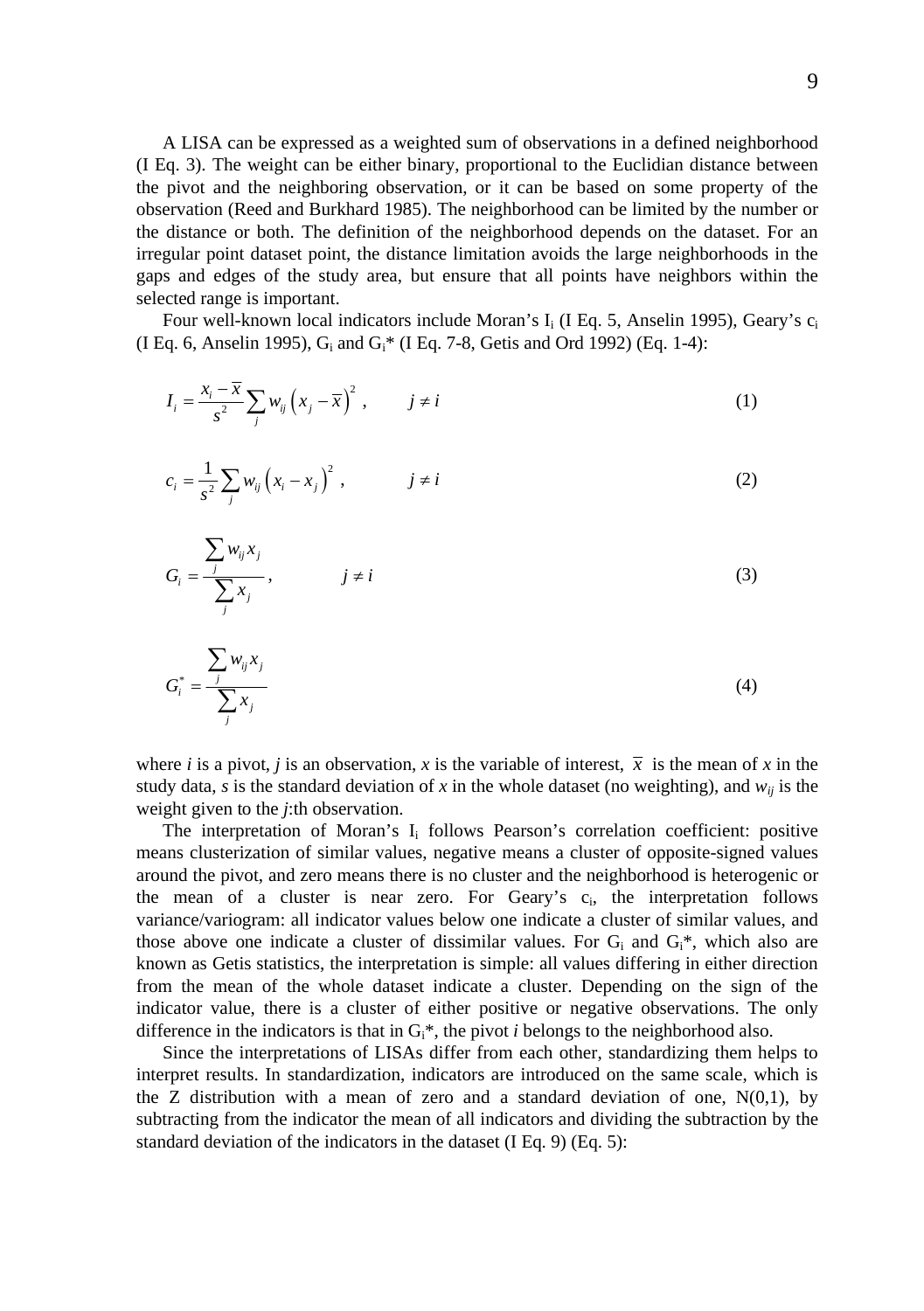$$
Z\left[\Gamma_{i}\right] = \frac{\Gamma_{i} - E\left[\Gamma_{i}\right]}{\sqrt{Var\left[\Gamma_{i}\right]}}\tag{5}
$$

where  $\Gamma_i$  is a LISA,  $E[$  the expected value, and  $Var[$  the variance.

### **Objectives of the thesis**

The main goal is to obtain more accurate local estimates for the form height of a tree by localizing the global model of the form height of a tree fitted over the entire study area. The form height is measured as the ratio of the volume of a tree to its diameter at breast height (DBH) (i.e. the height of a pole whose diameter equals the DBH). Though the global model may be generally unbiased and trendless on a global level, local biases could be found and removed.

The first task was to determine whether LISA could distinguish areas of low/high residuals from the study area (I). If so, the LISA calculated from the residuals of the global model could serve as an indicator in segmentation. The latter three papers examine the following three methods in order to obtain local estimates for the form height model: classification and regression trees (CART) (II), multiresolution segmentation (MS) in eCognition Professional 4.0 software (III), and kriging with external drift (KED) (IV).

The target in the first three articles was to divide the study area into sub-areas that were as homogeneous as possible in terms of the residual of the form height of the tree. The localization is a two-phase process in which the localization of sub-areas is first delineated, and then the model is re-fitted to the sub-areas. In the last method (KED), the localization is not limited to a certain sub-area and no indicators are used. Instead, the neighborhood of the localization point serves to adjust the estimate. The global model is localized using the given inventory data without external data sources. Success was measured as a change in the residual error. The shared target of all papers was to improve accuracy of the local estimates.

Finally, the formed sub-areas in II and III were grouped according to the classification introduced in III (Table 3). In this extended summary, these results were further elaborated in order to determine whether the value of a LISA in a sub-areas could be used directly to divide the sub-areas into those requiring localization and those requiring no localization, or even those where a level-correction equal to the local bias is sufficient.

# **MATERIALS**

#### **Field data**

The data came from the ninth National Forest Inventory of Finland (NFI9) (no repeated measures data) covering the southern part of Finland. The data included all sample trees measured on both private and state forest land and in managed and unmanaged forests from 11 administrative forestry centers in 12 regions (Fig. 1). The study area belonged to the boreal zone, and the forests were mixed, with Scots pine (*Pinus sylvestris* L.), Norway spruce (*Picea abies* L.) and Silver Birch (*Betula pendula* L.) as the dominant species.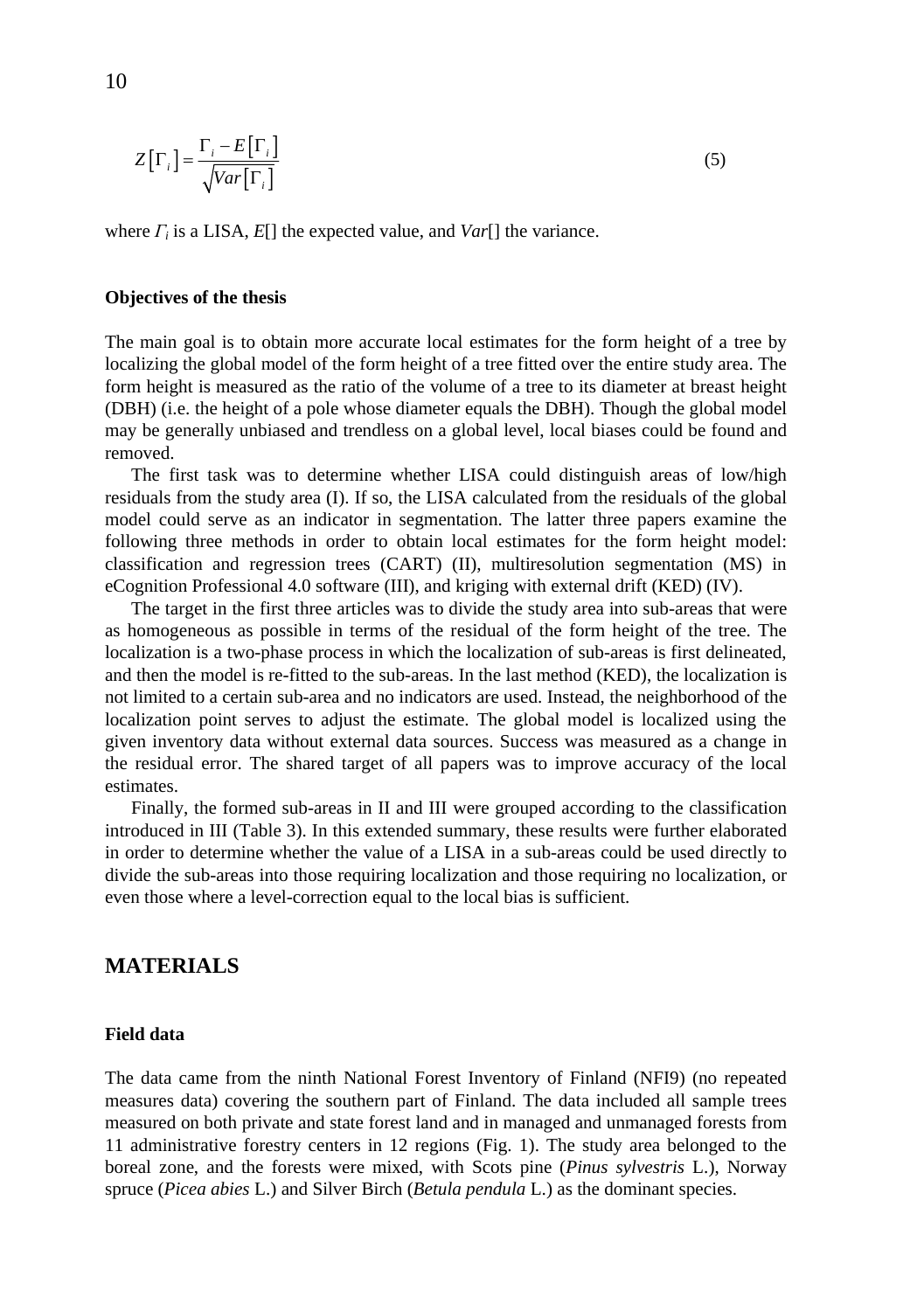

**Figure 1.** The study area and the forestry centers.

The NFI9 used systematic cluster sampling, where plots were arranged in clusters and trees were measured from these angle gauge plots (also known as variable radius or unequal probability sample plots) using a basal area factor (BAF) of  $2 \text{ m}^2/\text{ha}$ . Trees belonging to the plot were selected with an angle gauge, and every seventh tallied tree was measured as a sample tree. Of all the trees measured, we selected the healthy Scots pines whose heights and diameters were measured at breast height (DBH) (i.e. sample trees). In the inventory, every seventh tree selected was a sample tree. With these limitations, the dataset consisted of 19 175 trees (I Table 1). The DBH of an average tree was 20.6 cm, the volume 331 l, the height 15 m and the form height 7 m.

The sampling design in the inventory varied according to the study area (NFI9… 2010). The sample plots were arranged into clusters, and the shape of the clusters, the number of plots in the clusters, the plot-to-plot distances, and the cluster-to-cluster distances differed depending on the forestry centre (IV Table 2). Some descriptions about the real distances between trees can be found in Table 3 (IV), which lists by forestry center the distances to the 40, 60 and 100 closest neighbors. The sample trees selected in the dataset were from 14 782 plots in 3 536 clusters.

#### **Regression model for the form height of a single tree**

The variable, form height and model selected for the study were used in two previous studies (Korhonen 1993, Kangas and Korhonen 1995) (I Eq. 12). The shape of a tree significantly impacts the estimates predicted with the model, and any local variation in it could lead to biases in volume and other variables whose estimation is based on the form height (Eq. 6):

$$
\frac{v}{d^2} = \beta_0 + \beta_1 d + \beta_2 d^2 + \beta_3 \ln(BA)
$$
  
+ $\alpha_1 X C + \alpha_2 X C^2 + \alpha_3 X C \cdot Y C + \alpha_4 Y C + \alpha_5 Y C^2 + \alpha_6 R D I S T + \varepsilon$  (6)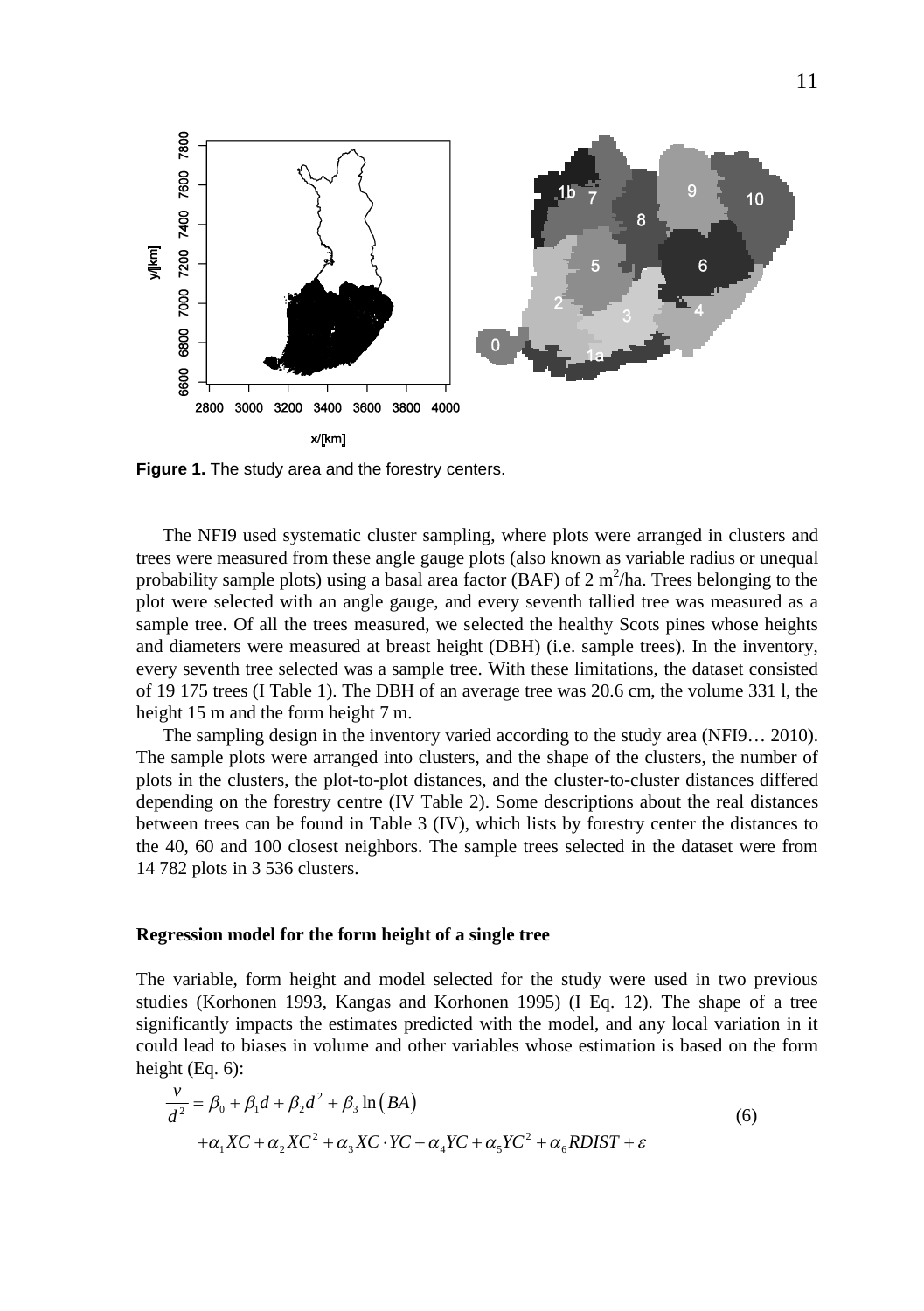where the  $\beta$  and  $\alpha$  are regression coefficients;  $\nu$  is the volume; *DBH* is the diameter of the tree at breast height; *BA* is the total basal area; and *XC*, *YC*, and *RDIST* are variables related to the spatial position calculated as (Eq. 7-9):

$$
XC = \frac{X - 60}{1000} \tag{7}
$$

$$
YC = \frac{Y - 6620}{1000}
$$
 (8)

$$
\begin{cases}\nRDIST = \frac{1}{DIST + 0.05}, & DIST \le 20 \\
RDIST = 0, & DIST > 20\n\end{cases}
$$
\n(9)

where *X* and *Y* are the geographical co-ordinates. *X* is the distance from the Greenwich meridian, and *Y* is the distance from the Equator in kilometers. *DIST* is the Euclidian distance from the coastline. All variables are expressed in kilometers. To be precise, the dependent variable was proportional only to the form height, since the volume (*v*) and the diameter of the tree at breast height (*DBH*) were in different units, and the dependent variable rather than the square of DBH should have been divided by the basal area of the tree. Despite these differences, the variable is called form height (*fh*) later in this doctoral thesis.

The form height regression model can be divided into two parts. The first part consisted of the tree variables (*DBH* and the square of *DBH*) and stand variable (total basal area of the plot including all tree species, *BA*). The latter part was the spatial trend, which included spatial co-ordinates *XC* and *YC*, and the distance from the coastline, *RDIST*, which was added to the model to remove the global trend in the residuals of the first part (I Fig. 3). The *RDIST* variable models the effect of the sea (e.g. wind load) on the tree stems in the coastal regions of Finland. The coastal regions are the result of land rising from the sea, so the ecological conditions on growing sites are exceptional (Karlsson 1997, 2000).

# **METHODS**

#### **Localization – process description**

Localization can be illustrated as a four phase process: fitting the original model,  $c$ alculating the spatial association, segmentation/kriging, and localization results/evaluation (Fig. 2). The starting point is fitting the global model (i.e. the regression model) (Eq. 6) to the entire inventory data. The residuals of the global model are transferred to the next phase, where they are used either in calculating the local index (LISA) or in kriging to estimate an empirical sample variogram. In the third phase, the study area is segmented or kriged with the help of the variables calculated in the second phase. The resulting segments are called sub-areas. In the final phase, the actual results are obtained either after re-fitting the regression model to the segments or by cross-validating the kriging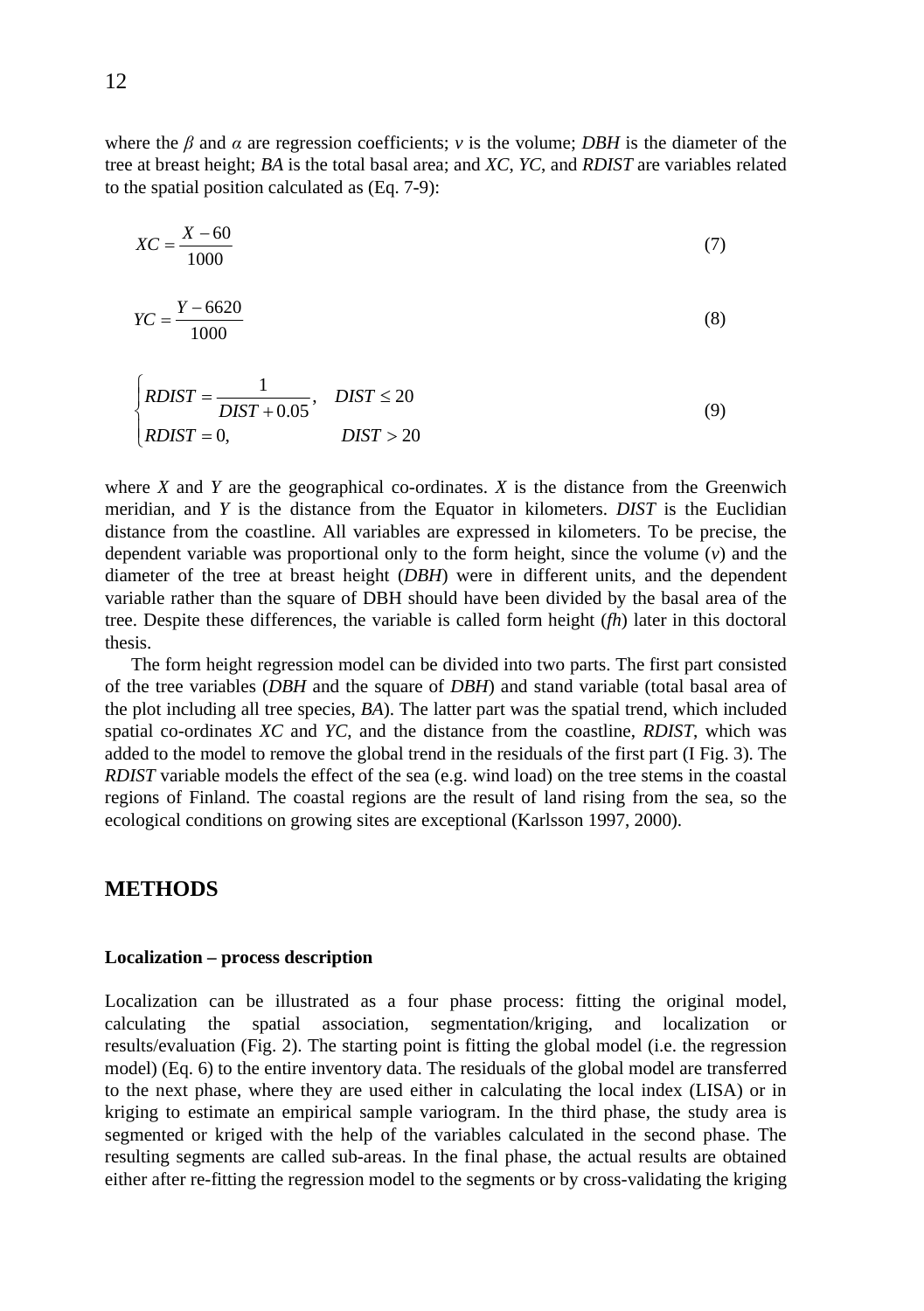and then comparing the residuals and prediction errors to the initial situation (phase I). The re-fitting process is also known as localization.

All the above-mentioned methods are introduced in following sub-chapters. Although the introduction already briefly defined LISAs (Eq. 1-4), they are reviewed here, and selections related to them, introduced. In addition to the LISAs, variograms modeling the spatial correlation in the data are also reviewed, and the methods in the third phase, explained. Finally, the measures used to evaluate the segmentations and to compare the methods are introduced, and the last sub-chapter of this section presents the methods used to group the segments.

### **Raw data (Phase I)**

At the starting point are the fitted global model (Eq. 6) and the residuals for every observation in the dataset (Fig. 2). The studies then follow two different study lines: one where the LISAs are utilized in the localization, and another where kriging is applied.

### **Calculation of spatial association (Phase II)**

### *LISA – weighting and selection*

The variable  $(x \text{ in Eq. 1-4})$  for which the LISAs are calculated is the residual of the global regression model,  $\varepsilon$  (Eq. 6). The residual of a regression model is the difference between the true measured value,  $fh$ , and the model estimated value,  $fh$  (I Eq. 13):



**Figure 2.** The actual phases of the localization process with three different methods: CART (classification and regression trees), MS (multiresolution segmentation), and KED (kriging with external drift).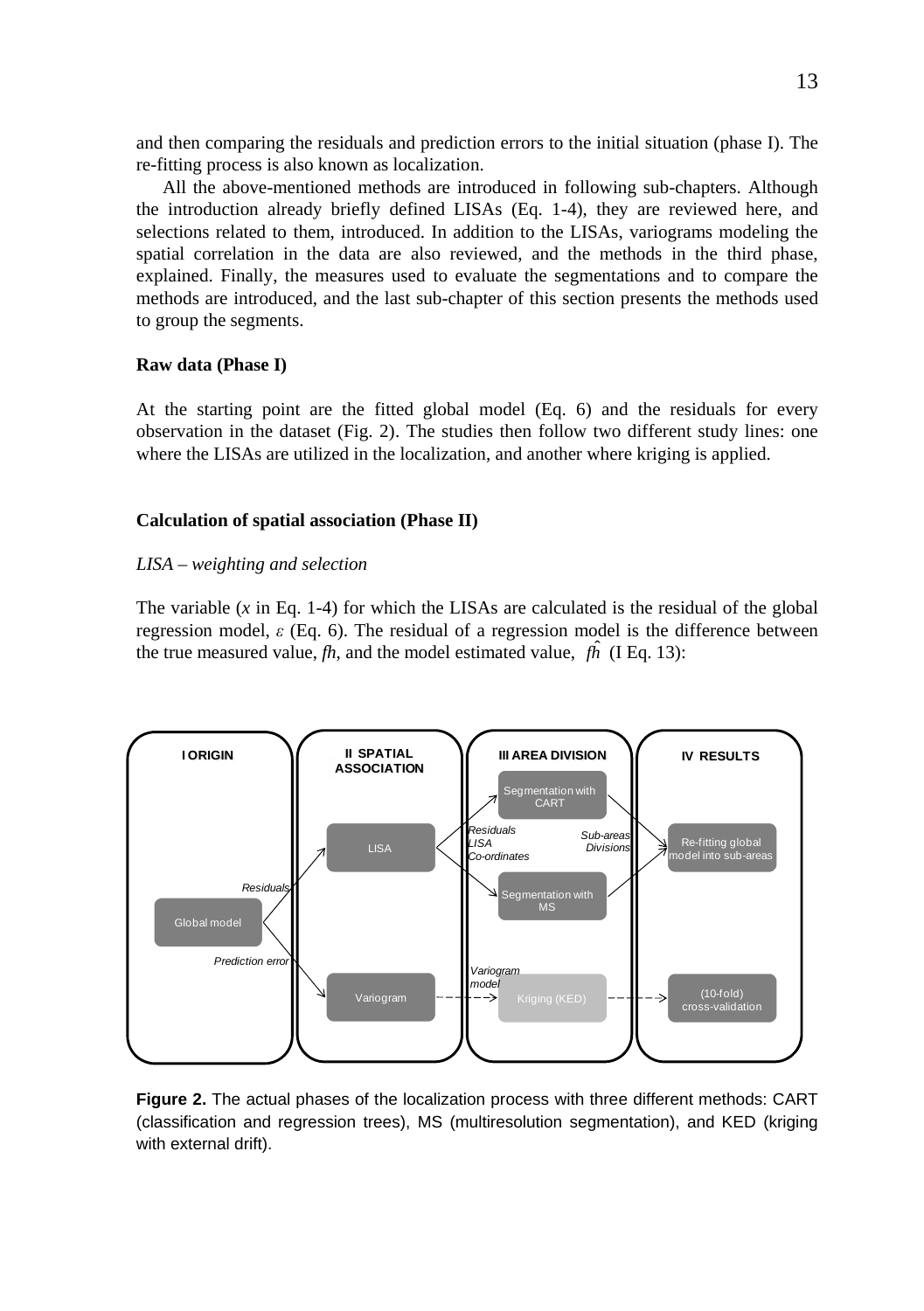$$
\varepsilon = f h_i - f \hat{h}_i \tag{10}
$$

In all LISAs (Eq. 1-4), the weighting is binary. If the observation belongs to the neighborhood, it is assigned a unit weight. Otherwise, the weight is zero (Eq. 11):

$$
\begin{cases} w_{ij} = 1, & r_{ij} \le 20 \\ w_{ij} = 0, & r_{ij} > 20 \end{cases}
$$
\n
$$
(11)
$$

where  $r_{ij}$  is the Euclidian distance in kilometers between pivot *i* and observation *j*. All LISAs were assumed to follow normal distribution (more in discussion) and were normalized according to Eq. 5. The LISAs and their suitability for use as an indicator in the segmentation were tested in article I. The evaluation is based on the visual contemplation of the LISAs over map, in addition to the changes in RMSE (introduced later). A LISA should enhance division of the study area into homogeneous sub-regions of reasonable size (large enough to permit re-fitting of the regression model).

#### *Variograms*

In kriging, the global trend is "adjusted" with the residual information (Eq. 10) from the points predicted with the same model in the neighborhood of the calculation point. This method can take into account both the distance and the direction between points. The spatial autocorrelation between neighboring observations **s1** and **s2** is modeled using a variogram (IV Eq. 4, e.g. Isaaks and Srivastava 1989, Cressie 1991, Webster and Oliver 2007):

$$
2\gamma\left(\mathbf{s}_1 - \mathbf{s}_2\right) = \text{var}\left(\varepsilon\left(\mathbf{s}_1\right) - \varepsilon\left(\mathbf{s}_2\right)\right),\tag{12}
$$

where  $s_1$  and  $s_2$  are the positions,  $2\gamma$  is the variogram and  $\epsilon$  is the residual of the global model (Eq. 6). Typically, the variogram features three main characteristics: a nugget effect, a sill and a range. The nugget effect is the height of the jump of the semivariogram at the discontinuity at the origin, the sill is the limit of the variogram tending to infinite lag distance, and the range is the distance at which the difference of the variogram from the sill becomes negligible. In addition, a partial sill is sometimes used, which is the sill minus the nugget effect.

The process is considered intrinsically stationary if the expected value of the difference in residuals  $(\varepsilon)$  remains constant (inside the brackets in Eq. 12) at all distances *h*. In addition, if the variogram is not direction dependent, the process is isotropic, and Eq. 12 can be estimated using a sample variogram. In the sample variogram for all possible data pairs in the data, the difference and the distance between them is calculated, and lastly, the point pairs are classified into distance classes (Eq. 13):

$$
2\hat{\gamma}(h) = \frac{1}{|N(h)|} \sum_{N(h)} \left(\varepsilon(\mathbf{s}_i) - \varepsilon(\mathbf{s}_j)\right)^2
$$
 (13)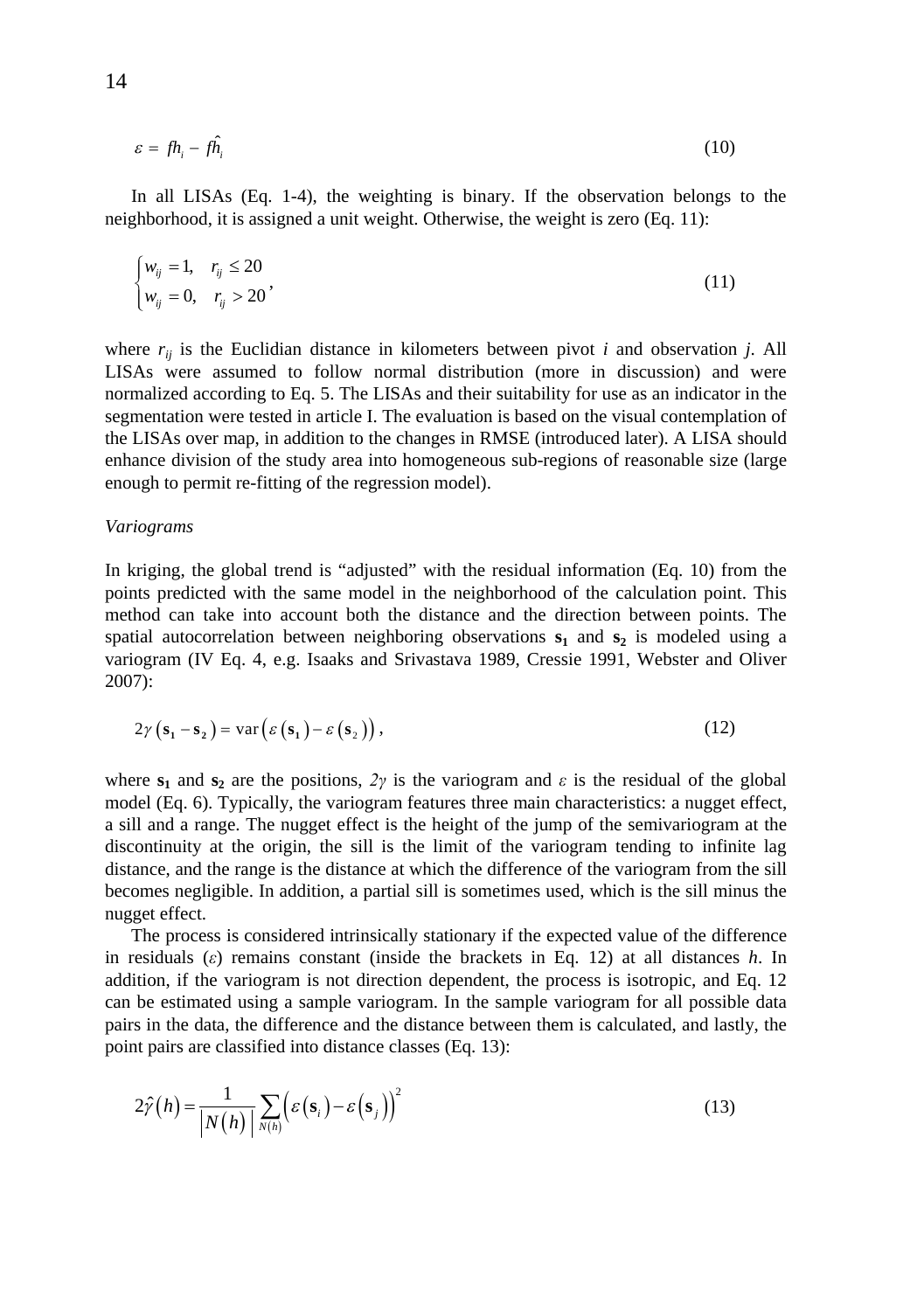where *h* is a distance class and  $|N(h)|$  is the number of observations belonging to this distance class, to a lag. The width of the lag is the only parameter that the modeler can change. The averaging of the sample variogram can be controlled by changing the width. With narrow lags, the number of observations falling in a lag is low, and a single deviating observation can significantly impact the class average. On the other hand, with wide lags, the averaging conceals the actual trends. To these data, the width of a lag was set to 200 m, or little less than the plot-to-plot distance in clusters, which depended on the region at 250-300 m (NFI9... 2010, IV Table 1). Therefore, the first lag in the sample variogram shows the correlation within the same plot, where the target tree is located.

A variogram model is fitted to a resultant empirical sample variogram. Exponential, Gaussian, circular, Bessel, and spherical models were tested (Bailey and Gatrell 1995). Since the models have their limitations in form and bending to the point cloud, it is possible to split the model into two different parts where the first part models the short-range nugget effect and the second part, the actual trend. These kinds of models are known as nested variogram models. Although the parts could be of different model types, here the models were always the same for both the short-range and long-range parts. The variogram models for the actual kriging and evaluation were selected based on visual inspection. Since the fitted variogram models formed two groups (Fig. 3, IV Table 5), one of each was selected, namely spherical and Bessel variogram models.



**Figure 3.** Sample variogram (points) and fitted variogram models (lines).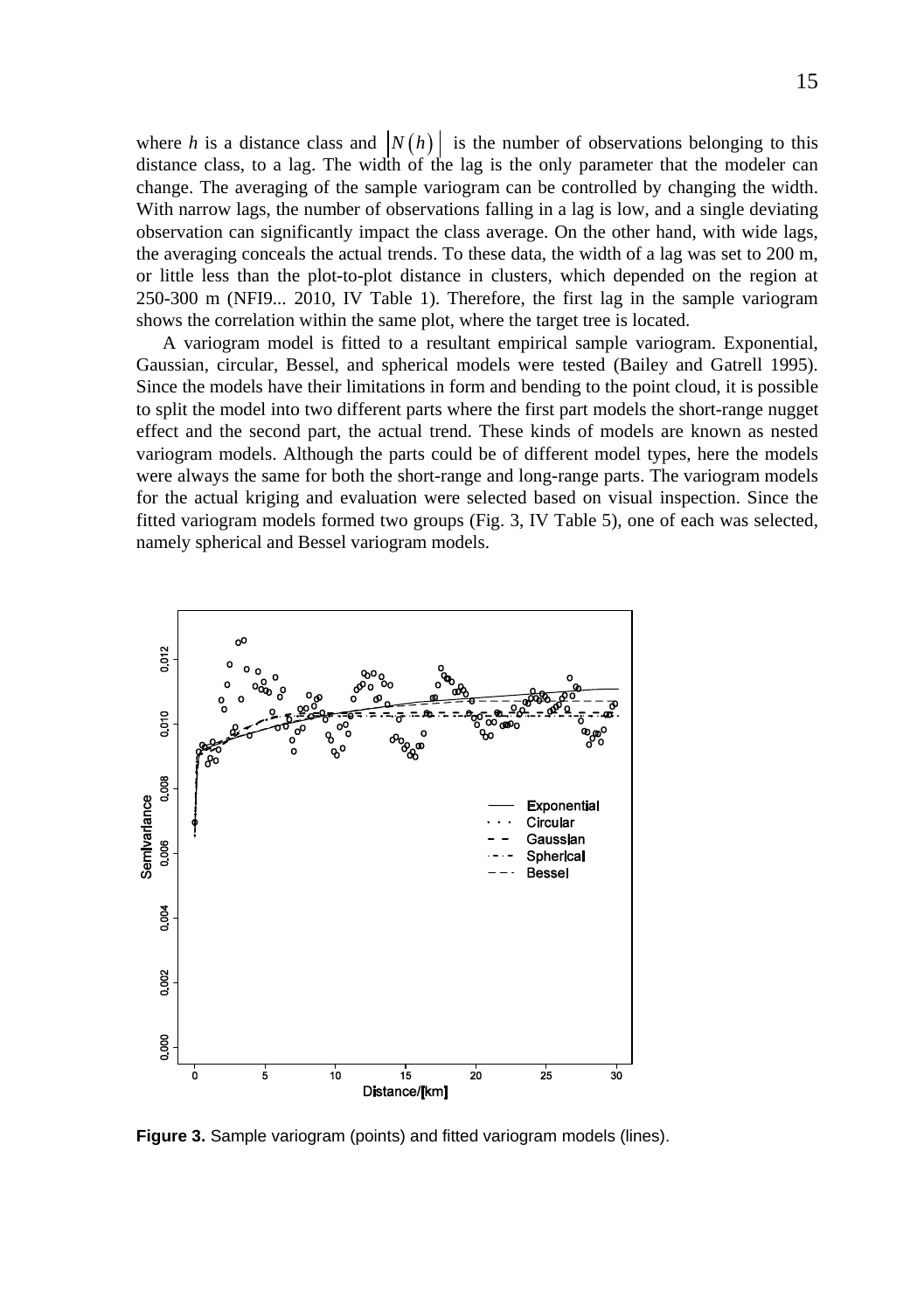# 16

#### **Segmentation or division of large area/population (Phase III)**

#### *Classification and regression trees (CART)*

This method is known as either CART or recursive partitioning. The version developed by Breiman et al. (1984) has been followed, and since the dependent (the form height) is a continuous variable, the type of CART is the regression tree. The basic idea in CART is to divide the whole population (data) into smaller units which are homogeneous with respect to the dependent variable, but has served various purposes, such as variable selection and the prediction of the absence or presence of some tree properties (e.g. cavity, defoliation) (Fan et al. 2003a, b, Candau and Fleming 2005) or the crown class of trees (Nigh and Love 2004). Negron (1997) and Dobbertin and Binging (1998) replaced logistic regression models with CART in the estimation of tree mortality.

The algorithm identifies the most profitable variable from the independent variables (in regression model Eq. 6), thus minimizing deviance in the dependence, which is either the residual (Eq. 10) or LISA. The profitability of the division is measured as a decrease in the coefficient of determination,  $\mathbb{R}^2$ . The variable for which the decrease is the largest is selected, and the population is divided with respect to its certain value. The divided parts of the population are then studied separately, and the dividing process continues. The process can be illustrated as a "tree" where each division in a node forms two branches, and the results of all the splits are in the end nodes, or "leaves". If the result of division is purely spatial (i.e. all divisions in the tree are based on the co-ordinate variables of model Eq. 6), the leaves of the regression tree form sub-areas of the study area.

Without any limitations, the partitioning process would result in a regression tree with single observations in its leaves. This process would lead to the over-explanation of problems, or over-fitting, where the system finds single noisy events instead of actual trends in the data, but this would be inappropriate. The sizes of the regression trees or the number of observations in the leaves have therefore been limited in four different ways, both directly and indirectly: 1) the minimum number of observations in a leaf has been set to 50, and 2) the minimum number of observations needed in a node for a split has been set to 100. Besides, 3) the value of the complexity parameter (cp), which denotes the minimum required change in the coefficient of the determination  $(R^2)$  in a division, was set to  $cp = 0.001$ , and 4) the regression trees already created could be pruned to match a larger cp than was used in the creation of the original regression tree. The pruning cuts the least profitable branches from a regression tree according to the change in  $\mathbb{R}^2$  to correspond to the set value of cp.

MVPART (multivariate partitioning) is the version of CART in which two dependent variables, the residuals and the LISA, could concurrently exist in the regression tree (Therneau and Atkinson 1997). The algorithm is very similar to the CART with two exceptions: the size of the regression tree (the number of end nodes) could be set directly, but the sizes of the end nodes (the number of observations) could not be controlled. Both these properties could also have been implemented in the CART.

#### *Multiresolution segmentation (MS)*

An alternative to the previous CART method is to use image segmentation to divide the study area. eCognition Pro 4.0 software (Definiens Imaging, later versions Definiens Pro) can segment any kind of rasters passed to it (eCognition... 2009). The residuals (Eq. 10) and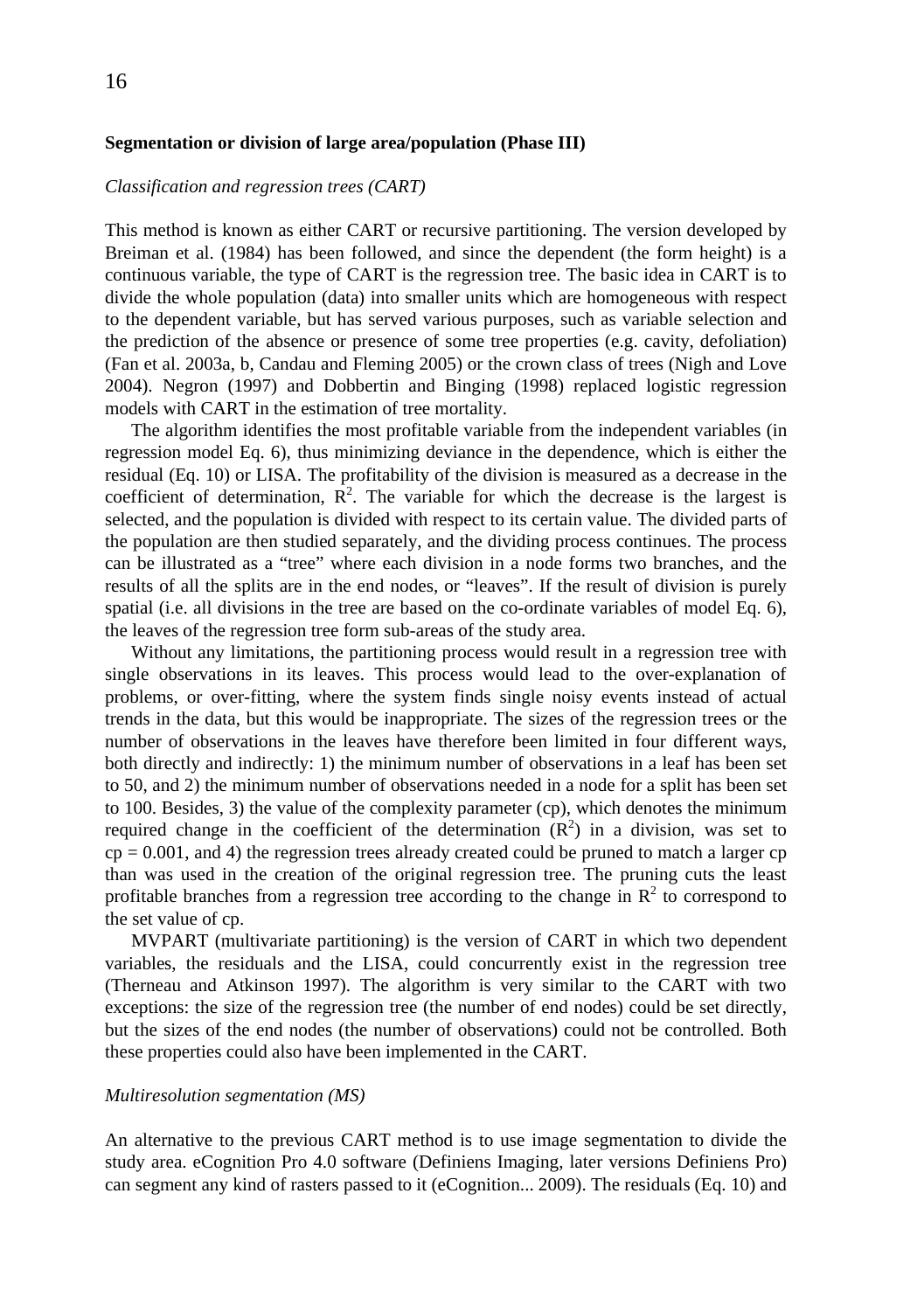LISAs constitute a point dataset and can be converted to images in which the pixels correspond to the value of the indicators. These images can be analyzed using the algorithms of the software. The software uses general object-oriented image analysis in which the initial segmentation is based on primary features, such as the digital value of pixels (Benz et al. 2004).

In segmentation, merging pixels form the objects (sub-areas). This process employs a bottom-up region-merging technique. The merging is controlled by a heterogeneity parameter of which the threshold value is given through the scale parameter (Benz et al. 2004). The heterogeneity parameter combines the color and shape variables. Color information is carried in the pixels as a digital value, and the shape is a compromise between the smoothness of the borderline and the compactness of the delineated sub-area. Therefore, the final segmentation is the result of an optimization process which combines both the variables and their preferences. The larger the value of the scale parameter, the larger the sub-areas in the segmentation (i.e. the increase in the scale parameter value allows more heterogeneity in the sub-areas).

If the similarity information from the neighboring observations is provided to the program as a raster image, would the resulting segmentations improve the estimates of the global model when the model is localized for these segmented sub-areas? The residuals and LISAs were converted to rasters with IDW (Longley et al. 2005), and the raster images were passed to the eCognition software. The multiresolution segmentation algorithm in the eCognition software, and the initial segmentation procedure in particular, was employed to divide the area into sub-areas. The settings in the segmentation were made to favor the information in the pixels at the expense of the shape variables, since one intention is to utilize the digital value as fully as possible. This means that the parameters of the initial segmentation remained at their default values.

With the two variables, residuals and LISA, four combinations served as raster layers: 1) residuals of the global model, 2) LISA, 3) residuals and LISA, and 4) residuals weighted by the inverse of the layer variances and LISA. Several segmentations were made for each of these four layers by changing the value of the scale parameter. Each of the segmentations featured more than one segment (i.e. sub-areas into which the regression model could be refitted).

### *Kriging with the external drift (KED) in the local neighborhood*

Instead of dividing the study area, the localization could be continuous so that for every point in the dataset, the neighborhood is defined and used to localize the function. The basic model, which the variable under consideration (**Z**) is assumed to follow, in universal kriging (UK) is:

$$
\mathbf{Z} = \mathbf{X}\boldsymbol{\beta} + \boldsymbol{\delta} \,,\tag{14}
$$

where the **X** matrix contains the covariates of the model (Eq. 6),  $\beta$  is the parameter vector, and  $\delta$  is the residuals of a zero-mean intrinsically stationary random process with a variogram (2 $\gamma$ ). Then the predictor of **Z** for point  $s_B$  is **Z**\* (Eq. 15):

$$
\mathbf{Z}^*({\mathbf{s}}_{\mathbf{B}}) = \mathbf{c}^{\mathbf{t}} \hat{\mathbf{\Sigma}}^{-1} \mathbf{Z} + \left(\mathbf{x} - \mathbf{X}^{\mathbf{t}} \hat{\mathbf{\Sigma}}^{-1} \mathbf{c}\right)^{\mathbf{t}} \hat{\mathbf{\beta}}_{EGLS} ,
$$
 (15)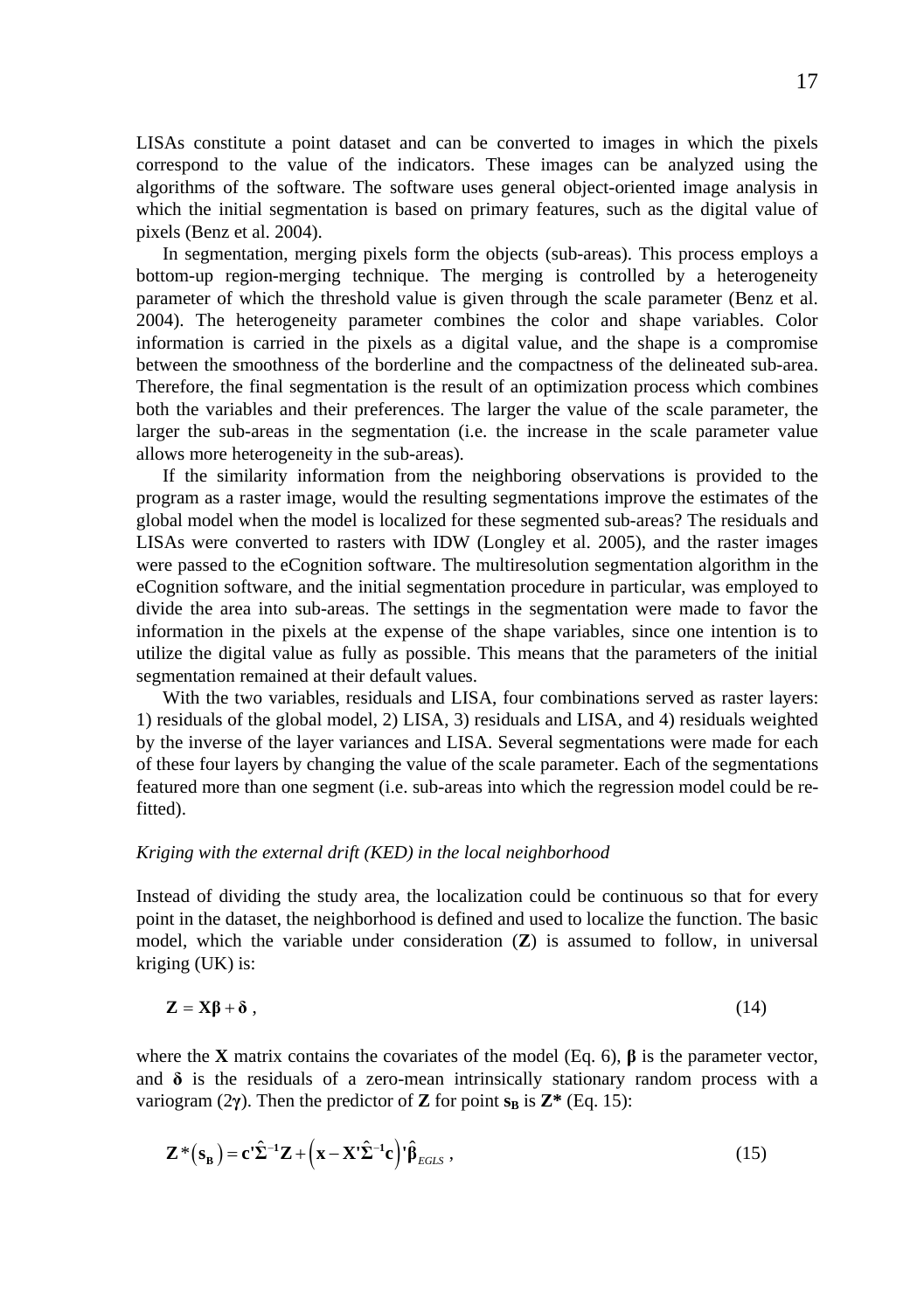where **c** is a vector of the correlations between the prediction point and the surrounding observations,  $\hat{\Sigma}$  is an estimated variance-covariance matrix where the defined variogram model for observations estimates all elements, the covariates for point  $s_R$  are in the **x** vector, and the estimated generalized least-squares estimator for  $\beta$  in Eq. 15 is (Eq. 16):

$$
\hat{\boldsymbol{\beta}}_{EGLS} = \left(\mathbf{X}'\hat{\boldsymbol{\Sigma}}^{-1}\mathbf{X}\right)^{-1}\mathbf{X}'\hat{\boldsymbol{\Sigma}}^{-1}\mathbf{Z}
$$
\n(16)

Kriging with external drift (KED) (Hengl et al. 2003) or kriging with distinction or residual kriging (Schabenberger and Gotway 2005) is near universal kriging (UK), but in KED, the global mean or the global trend (Eq. 14) includes at least one variable unrelated to the spatial position. In this case, both the diameter and the basal area are indeed such variables.

The neighborhood of an observation could cover the entire study area or could be limited by the number of or distance to neighbors or by any combination of these two criteria. If the data pattern is irregular, the limitation by the number of neighbors is more secure, since it precludes situations in which an observation has no or only a few neighbors. The calculation capacity is also a practical limitation, since the process includes inverting large matrices. Given the above-mentioned limitations, the evaluation was carried out with 10-fold cross-validation or leave-one-out cross-validation for the model, where the dataset is either randomly divided into 10 equal-sized folds or only the one observation, for which the prediction is made, is extracted (Pebesma and Wesseling 1998, Pebesma 2004). The model is estimated for a fold with the rest of the dataset, and as a result, generates an estimation/prediction error for every observation in the dataset.

#### **Measures for evaluation (Phase IV)**

All four articles (I-IV) include some common measures for comparing and evaluating the results after either re-fitting the regression model (i.e. localization) or cross-validating the KED (Eq. 17-21):

1) The sum of the residuals (Eq. 10) over a region is an estimate of the bias (II Eq. 6):

bias = 
$$
\frac{\sum_{i=1}^{n} \varepsilon_i}{n}
$$
 (17)

2) The root mean square error (RMSE) combines the bias and the standard deviation (SD) in the residuals (I Eq. 11):

$$
RMSE = \sqrt{bias^2 + SD^2}
$$
 (18)

3) The aggregate estimate of the standard error is the weighted sum of the regional mean squared errors, or MSEs (II Eq. 10):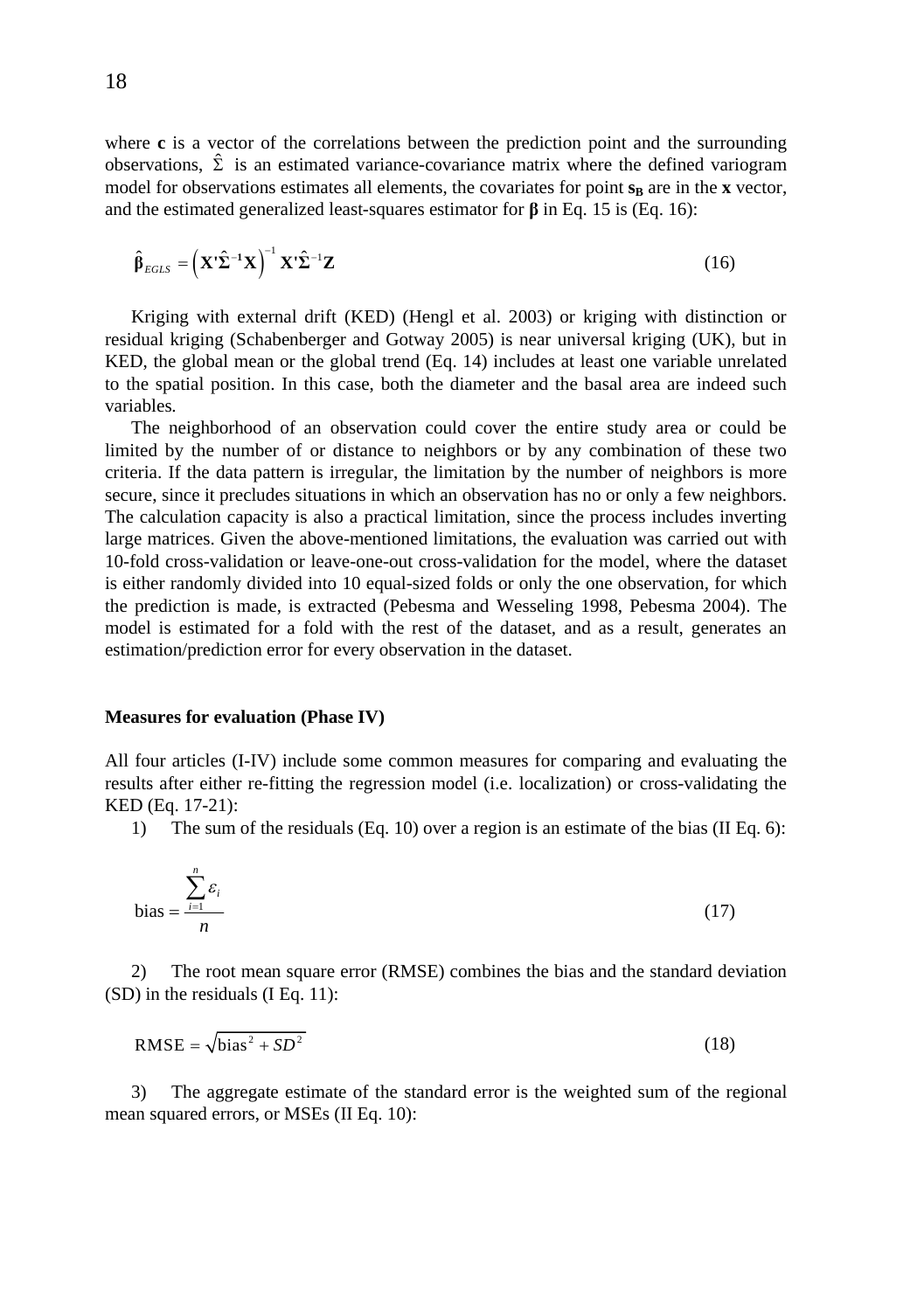$$
se_{\text{ager}} = \sqrt{\frac{\sum_{i=1}^{m} n_i^2 \text{MSE}_i}{\left(\sum_{i=1}^{m} n_i^2\right)}},
$$
(19)

where MSE is the square of RMSE, *m* is the total number of sub-areas, and *n* is the number of observations within the sub-area *i* (Eq. 18).

4) The relative change in RMSE in the localization of sub-area *i* when the RMSE of the localized model is compared to the global model RMSE for the entire study area (i.e. RMSE<sub>glo</sub> =  $0.1027$  dm<sup>3</sup> cm<sup>-2</sup>) (II Eq. 8):

$$
\Delta RMSE_i = \frac{RMSE_{i,loc} - RMSE_{glo}}{RMSE_{glo}} \cdot 100\% = \frac{RMSE_{i,loc} - 0.1027}{0.1027} \cdot 100\% \tag{20}
$$

5) The relative change in RMSE in the localization of sub-area *i* when the RMSE of the localized model is compared to the global model RMSE in the same sub-area before localization, RMSE*i,glo* (II Eq. 9):

$$
\Delta RMSE_{i,loc} = \frac{RMSE_{i,loc} - RMSE_{i,glo}}{RMSE_{i,glo}} \cdot 100\%
$$
\n(21)

The individual residuals as such do not reveal the entire situation in the localization, and are therefore combined as either regional RMSE or study area-wide in aggregate standard error (Eqs. 19-21, above). The regression model localized (re-fitted) regionally by forestry center (Fig. 1) serves as a reference.

#### **Classification of the sub-areas**

By definition, the LISA that differs from zero indicates that the pivot or its surroundings or both (depending on the indicator, the pivot either does or does not belong to the neighborhood of the pivot, Eqs. 1-4) also differ from zero (Getis and Ord 1992), which indicates a bias in the residuals of the global model, since the LISAs were calculated from the residuals. This bias could be removed by localizing (re-fitting) the model or by simply adding a level correction constant which equalizes the local bias to the global model. Here I tested whether the sub-areas could be classified into groups according to the LISA in the sub-area and whether localization of the global model (re-fitting) could be replaced with a level correction equalizing the local bias. These calculations are a new contribution to evaluation of the results from articles II and III.

The assumption was that the benefits of localization are the greatest in the sub-areas where the mean of LISA differs significantly from zero. This improvement was measured by the absolute value of the localized RMSE*i,loc*. For this comparison, the classification introduced in article III (Table 3) was also applied to CART. The sub-areas were classified into three different classes: positive, negative, and neutral. If both the mean of the LISA + 1 $\sigma$  (standard deviation) and the mean of the LISA - 1 $\sigma$  in the sub-area were positive, the sub-area was classified as positive. If both were negative, the sub-area was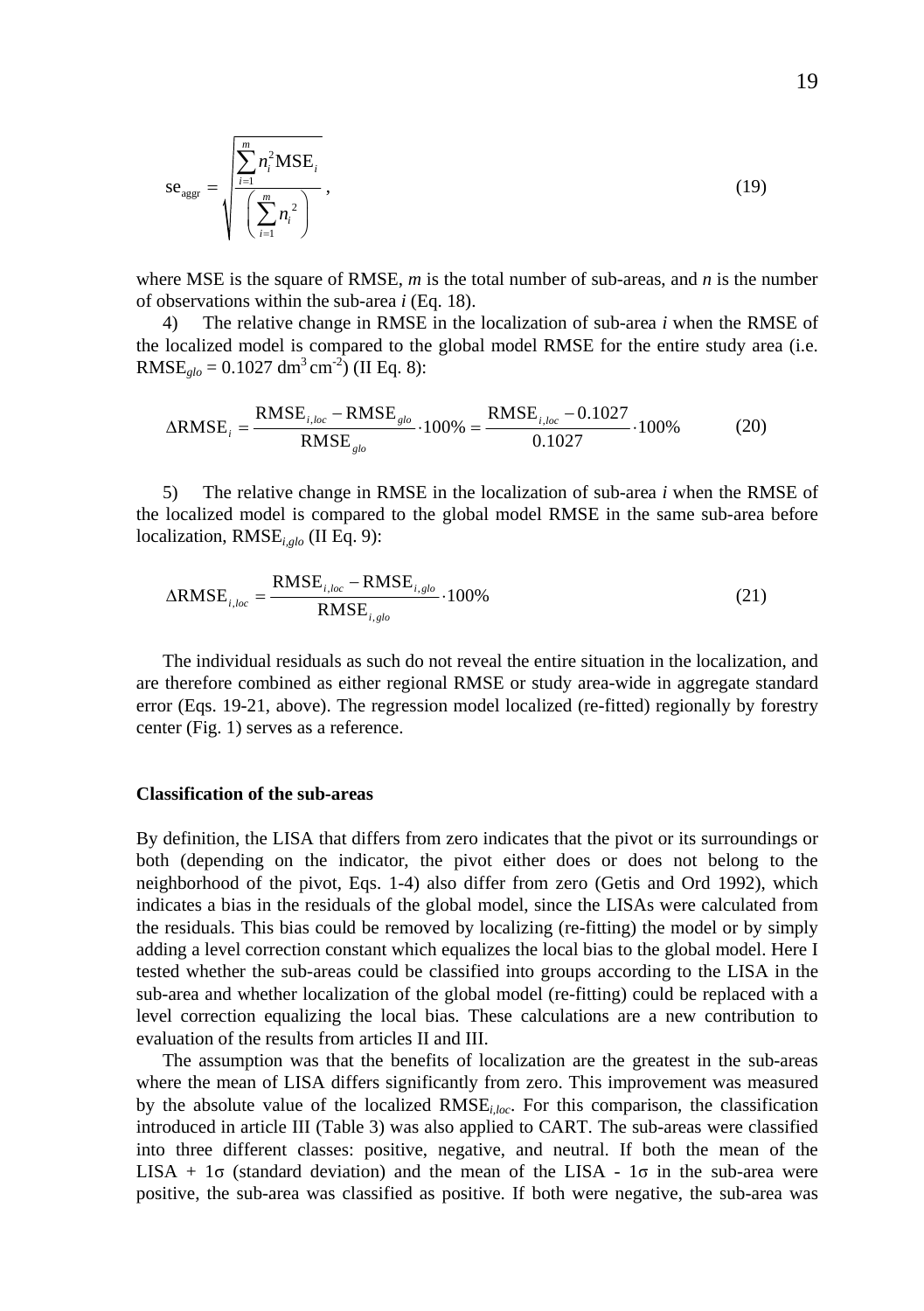classified as negative. If the sub-area fit neither of the previous classes, it was classified as neutral. This classification was also applied with a standard deviation value of  $1.5\sigma$ .

The possibility of replacing the re-fitting with the level correction was also tested for every sub-area. In practice, this involved a comparison between the resulting RMSE<sub>*ibias*</sub>, in which the local bias was removed from the RMSE*i,glo* value in that sub-area *i* in question and the actual localized  $RMSE<sub>iloc</sub>$  (the RMSE of the re-fitted model). This is the easiest way to remove the local bias, so this kind of level correction would be an attractive alternative to localization.

## **RESULTS**

### **Selection of the LISA**

Comparison of the different LISAs (Moran's  $I_i$ , Geary's  $c_i$ ,  $G_i$  and  $G_i^*$ ) revealed that the first two indicators could show only a couple of small-sized areas in which the standardized indicator value differed significantly from zero (I Fig. 4a, b). On the contrary, both Getis statistics could reveal a cluster of both negative and positive values as well as neutral areas (I Fig. 4c, d).

From the two Getis statistics, which were equally suitable for the task,  $G_i^*$  was selected for future study, because this index also included the pivot in the neighborhood, thus revealing at the same time the uniformity of the pivot in its neighborhood (Getis and Ord 1996). The first localization trial based on  $G_i^*$  actually lowered the RMSEs in all sub-areas selected (I Fig. 5, Table 5).

### **Comparison of segmentations: CART, MS and KED with the division of the study area into the traditional forestry centers**

#### *Single sub-areas*

At a global level, the original regression model of form height had an RMSE of  $0.1027$  dm<sup>3</sup> cm<sup>-2</sup>. When the study area was segmented for localization purposes, the resultant segmentations included various numbers of sub-areas (II Table II, III Table 2). The traditional forestry centers divide the southern part of the country into 12 regions, a division that was adapted to the results of kriging also, though the kriging was applied to the entire study area (IV Table 7). In kriging, the SA between observations ranged from 5.2 km (Bessel) to 6.8 km (spherical variogram model) (IV Table 4). The Bessel model approaches its sill asymptotically, so the range reported is only about one-fourth of an effective range (Webster and Oliver 2007), whereas the range reported for the spherical model is equal to the effective range. Since the proportion of the nugget effect of the sill is larger than that of the partial sill, the observation beyond the effective range may also bear a weight (e.g. Webster and Oliver 2007, p. 168).

When all single results from articles II-IV were brought together in a table, it was evident that the mean values for all four different methods were near each other (Table 1). In particular the RMSEs for the division of the forestry centers and kriging were similar. The segmentations with multiresolution segmentation (MS) yielded the most extreme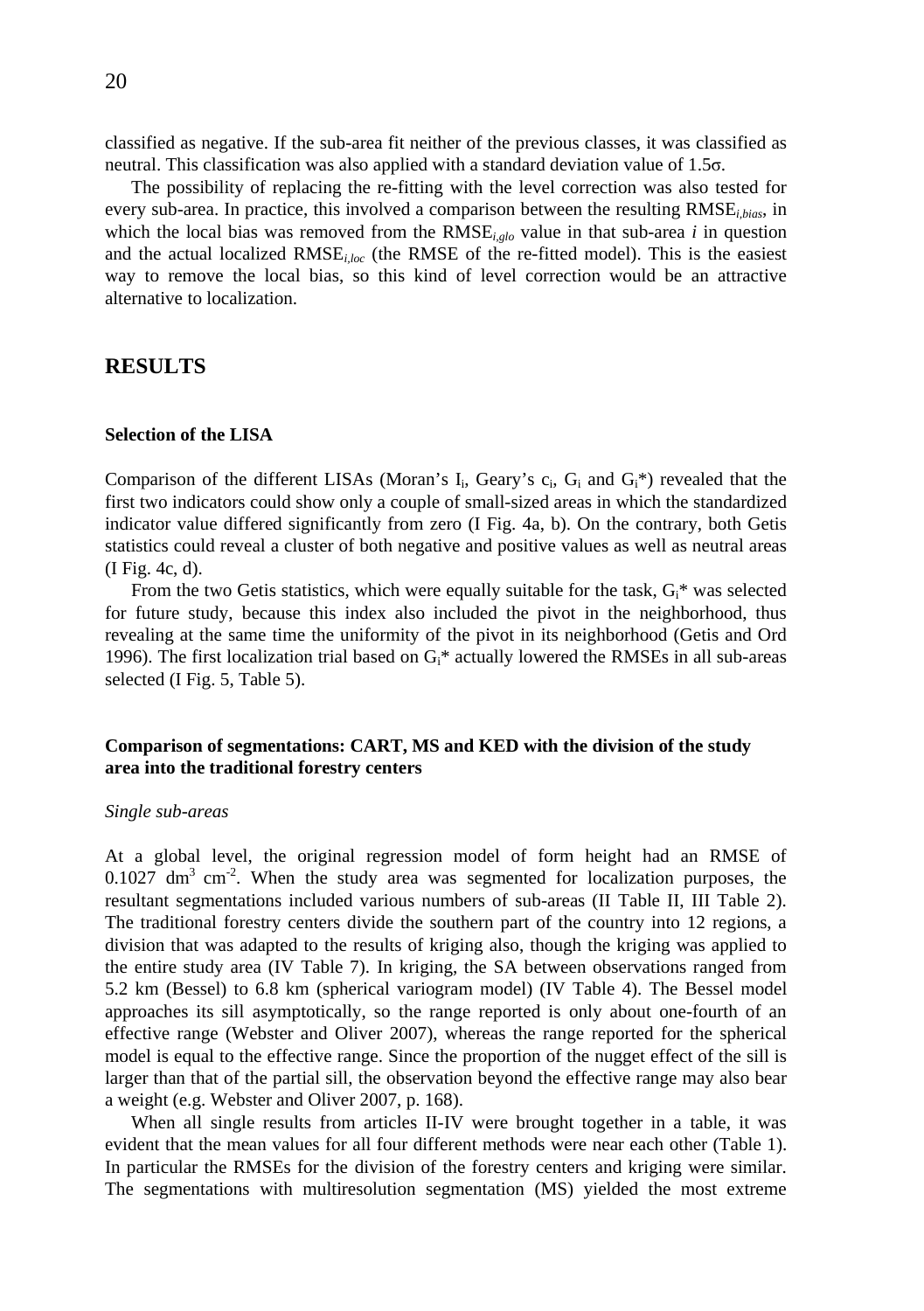RMSEs (both the highest and the lowest RMSEs), whereas the mean RMSEs for CART were higher than for MS, but lower than for the first two methods (kriging and division of the forestry centers).

#### *Overall results*

An aggregate estimate of the standard error sums up the RMSEs of the single sub-areas in the segmentations, which renders the segmentations comparable as a whole (Eq. 19). The above-mentioned RMSE of the global model serves as a reference. These results for different methods appear in following tables of the individual articles: Table VII (II) for CART, Table 7 (III) for segmentation with eCognition, and Table 7 (IV) for KED, with all collected here in Table 2. The aggregate estimate of the standard error for the forestry centers was  $0.1016 \text{ dm}^3 \text{ cm}^{-2}$  (II Table VIII).

For both of the area segmentation methods, CART and multiresolution segmentation, the level of the global model's standard error was exceeded only once in both methods. The averages for the errors in the division methods lay near 0.1 dm<sup>3</sup> cm<sup>-2</sup>, which was considerably lower than the RMSE for the global model or forestry centre division. This was also the level which the KED approached when the number of neighbors increased.

When the localized RMSEs of single sub-areas in segmentations were compared to the RMSE of the global model (0.1027 dm<sup>3</sup> cm<sup>-2</sup>), the localized RMSE was smaller than the global one in 60% (range 40-100%) of cases (Table 3). When the localized RMSEs were compared to the global model RMSE in the same sub-area before localization, the percentage was 75% (range 58-100%). When the number of sub-areas decreased in the segmentation, the localized RMSE was more likely to be smaller than the original one in the sub-area.

#### **The classification of sub-areas**

Before classifying the CART-based sub-areas, two regression trees were rejected from calculation, Trees 2 and 3 (II Table II), because they were not spatial in nature. Those trees used non-spatial dividers, namely diameter at breast height and basal area. Also, sub-areas with fewer than 30 observations were excluded from future studies because for normality, assumptions regarding the re-fitting (localization) of a regression model recommended a minimum of 30 objects. This limitation will affect only those segmentations that used eCognition software (Compare Table 3 to Table 2 in III).

Given the above-mentioned limitations, classification of the sub-areas into three classes according to the mean  $G_i^*$  value and its deviance from zero yielded the distribution shown in Fig. 4. The numbers of positive and negative sub-areas were almost exactly the same, and the number of neutral sub-areas was 14% smaller than the others. All together there were eight more negative sub-areas than positive ones. The resulting classification at the segmentation level was also distributed quite evenly (Table 3). In 14 of all the segmentations, the majority of sub-areas was classified as positive; in 16 segmentations, the majority comprised negative sub-areas, and in 8, neutral. The latter could mean either that all the sub-areas were neutral or the numbers of negative or positive sub-areas were equal.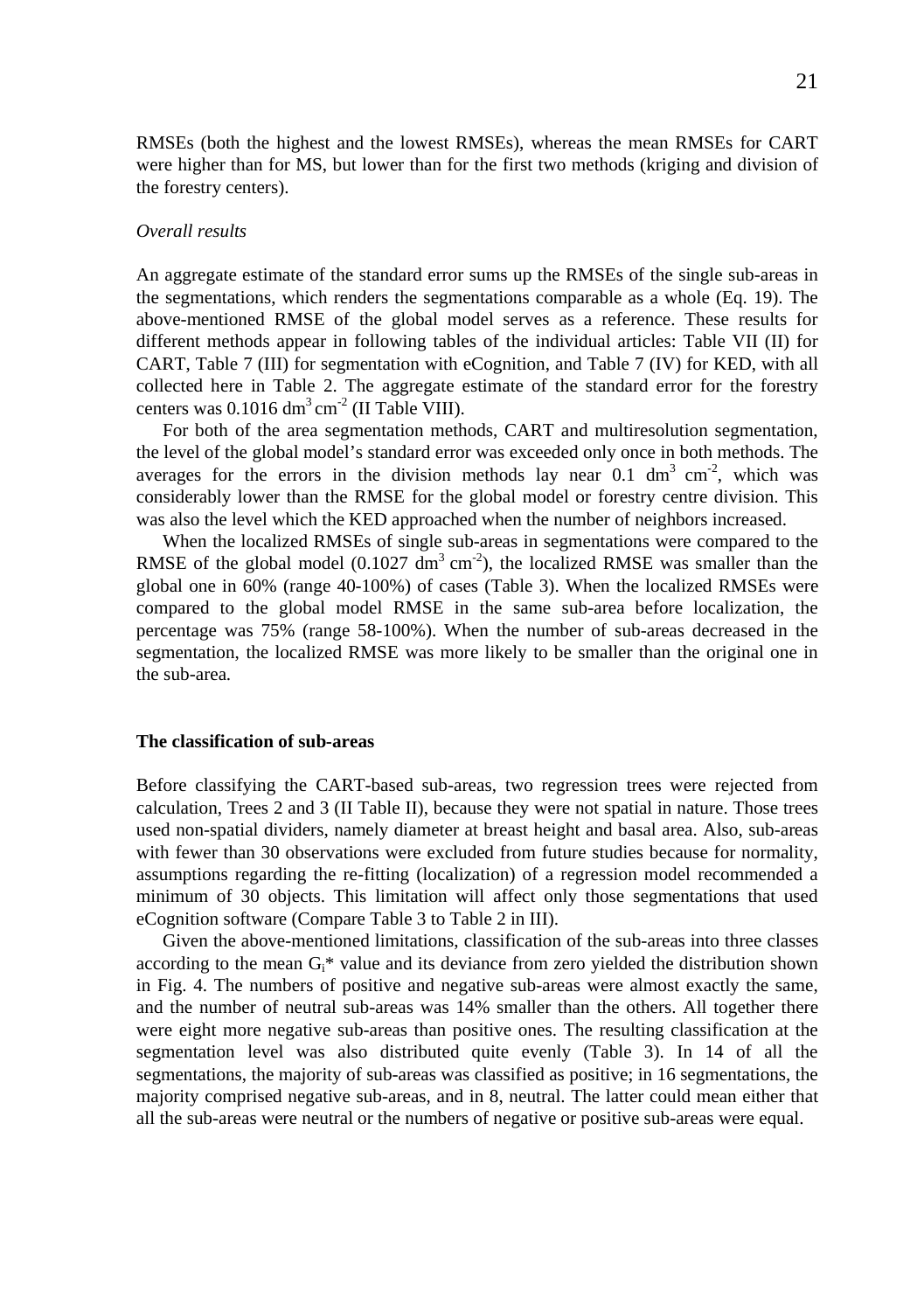|                     | <b>RMSE</b> |        |        |        |        |  |
|---------------------|-------------|--------|--------|--------|--------|--|
| <b>Segmentation</b> | Min         | 1Q     | Mean   | 3Q     | Max    |  |
| FC.                 | 0.0817      | 0.0981 | 0.0999 | 0.1045 | 0.1159 |  |
| CART                | 0.0655      | 0.0910 | 0.1004 | 0.1083 | 0.1514 |  |
| ΜS                  | 0.0057      | 0.0855 | 0.0977 | 0.1096 | 0.2563 |  |
| KED                 | 0.0806      | 0.0959 | 0.0988 | 0.1052 | 0.1156 |  |

**Table 1.** The RMSEs (dm<sup>3</sup> cm<sup>-2</sup>) for different segmentation methods: administrative forestry centers (FC), classification and regression trees (CART), segmentation with the multiresolution procedure in eCognition (MS), and kriging with external drift (KED).

**Table 2.** The aggregate estimates of the standard error (dm<sup>3</sup>cm<sup>-2</sup>) (SD) for different methods: multiresolution segmentation (MS), classification and regression trees (CART), and kriging (KED) for both Spherical (Sph) and Bessel (Bes) variogram models.

| ΜS          |       |        | <b>CART</b> |        | KED              | Sph       | Bes    |
|-------------|-------|--------|-------------|--------|------------------|-----------|--------|
| <b>Name</b> | Areas | SD     | Areas       | SD     | <b>Neighbors</b> | <b>SD</b> | SD     |
| G*130       | 4     | 0.1010 |             |        | 20               | 0.3136    | 15.95  |
| Weight56    | 5     | 0.1018 |             |        | 30               | 0.1122    | 0.1126 |
| G*103       | 6     | 0.1006 |             |        | 40               | 0.1058    | 0.1061 |
| Weight36    | 9     | 0.0998 | 11          | 0.1012 | 50               | 0.1032    | 0.1034 |
| Res47       | 10    | 0.1025 | 12          | 0.1001 | 60               | 0.1016    | 0.1011 |
| Res35       | 15    | 0.1023 | 15          | 0.1017 | 70               | 0.1002    | 0.1007 |
| Res;G*60    | 16    | 0.0981 | 16          | 0.0999 | 80               | 0.0996    | 0.1000 |
| G*87        | 17    | 0.0983 |             |        | 90               | 0.0993    | 0.0996 |
| Res27       | 22    | 0.1029 | 20          | 0.1003 | 100              | 0.0987    | 0.0987 |
| Res: G*48   | 23    | 0.1019 | 23          | 0.0994 |                  |           |        |
| Weight27    | 24    | 0.0997 | 24          | 0.1008 |                  |           |        |
| G*65        | 25    | 0.0994 |             |        |                  |           |        |
| $G*50$      | 35    | 0.0986 |             |        |                  |           |        |
| Res20       | 39    | 0.0988 | 38          | 0.1007 |                  |           |        |
| Res;G*35    | 43    | 0.1018 | 44          | 0.1003 |                  |           |        |
| Weight20    | 54    | 0.1004 | 50          | 0.0994 |                  |           |        |
| G*38        | 62    | 0.0991 |             |        |                  |           |        |
| Res14       | 73    | 0.0967 |             |        |                  |           |        |
| Res:G*26    | 78    | 0.0997 |             |        |                  |           |        |
| $G*29$      | 84    | 0.0986 |             |        |                  |           |        |
| Weight14    | 89    | 0.0988 |             |        |                  |           |        |
| $G*22$      | 120   | 0.1016 | 121         | 0.1028 |                  |           |        |
| Res; G*18   | 120   | 0.1016 | 127         | 0.1026 |                  |           |        |
| Res10       | 140   | 0.1002 |             |        |                  |           |        |
| Weight10    | 150   | 0.1004 |             |        |                  |           |        |
| G*17        | 177   | 0.0983 |             |        |                  |           |        |
| Res; G*13   | 192   | 0.1025 |             |        |                  |           |        |
| G*13        | 265   | 0.0998 |             |        |                  |           |        |
| Res; G*10   | 291   | 0.1014 |             |        |                  |           |        |
| $G*10$      | 366   | 0.1009 |             |        |                  |           |        |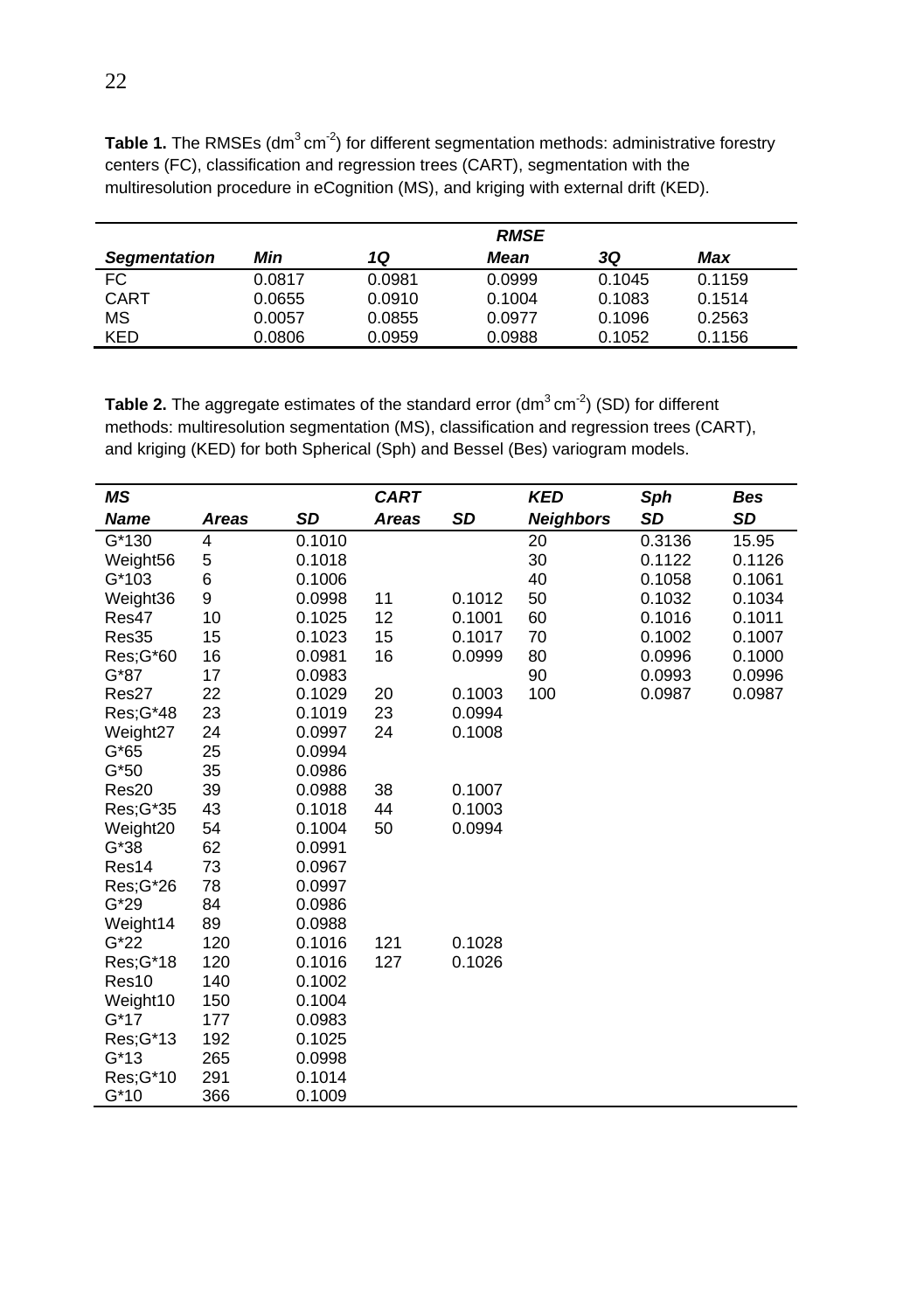**Table 3.** The sub-areas in the segmentations with eCognition and CART, the classification of single sub-areas (SUM), and the percentages of sub-areas where the RMSE of the localized model is either lower than that of the global model (Global) or lower than that of the global model RMSE in the same sub-area (Global in sub-area). The sub-areas are classified according to the mean of  $G_i^*$  in positive (+1), negative (-1) and neutral (0) ones and, if there are more positive than negative sub-areas, the sum is positive, and vice versa.

|                   | Sub-  | <b>SUM</b>              | Global | Global in    |
|-------------------|-------|-------------------------|--------|--------------|
|                   | areas |                         | [%]    | sub-area [%] |
| $G*10$            | 248   | 13                      | 67     | 79           |
| $G*13$            | 211   | 3                       | 60     | 75           |
| $G^*17$           | 161   | -8                      | 67     | 75           |
| $G*22$            | 113   | $-7$                    | 58     | 66           |
| $G*29$            | 80    | $-3$                    | 58     | 63           |
| $G*38$            | 58    | -3                      | 59     | 66           |
| $G*50$            | 34    | -4                      | 59     | 65           |
| $G*65$            | 25    | $-2$                    | 68     | 76           |
| G*87              | 17    | 0                       | 59     | 71           |
| $G*103$           | 6     | $-3$                    | 83     | 100          |
| G*130             | 4     | $-2$                    | 100    | 100          |
| Weight10          | 133   | $\overline{7}$          | 62     | 65           |
| Weight14          | 84    | $\overline{c}$          | 63     | 70           |
| Weight20          | 51    | 4                       | 59     | 80           |
| Weight27          | 23    | 0                       | 57     | 91           |
| Weight36          | 9     | 0                       | 44     | 89           |
| Weight56          | 5     | 0                       | 40     | 100          |
| Res10             | 130   | -8                      | 55     | 63           |
| Res14             | 72    | $-2$                    | 60     | 76           |
| Res20             | 39    | -3                      | 64     | 82           |
| Res27             | 22    | $-2$                    | 77     | 91           |
| Res35             | 15    | $-1$                    | 67     | 93           |
| Res47             | 10    | 0                       | 60     | 90           |
| Res; G*10         | 224   | 6                       | 65     | 67           |
| Res;G*13          | 172   | -4                      | 60     | 59           |
| Res;G*18          | 112   | $\overline{\mathbf{c}}$ | 51     | 58           |
| Res;G*26          | 73    | $-3$                    | 60     | 66           |
| Res; G*35         | 41    | 0                       | 59     | 68           |
| Res; G*48         | 23    | 3                       | 57     | 70           |
| Res; G*60         | 16    | 1                       | 63     | 63           |
| Tree1             | 11    | $\overline{c}$          | 45     | 82           |
| Tree4             | 127   | 1                       | 57     | 68           |
| T4P1              | 38    | 1                       | 61     | 76           |
| <b>T4P2</b>       | 15    | 1                       | 73     | 80           |
| Tree <sub>5</sub> | 50    | $\overline{\mathbf{c}}$ | 60     | 74           |
| T5P1              | 24    | $-1$                    | 67     | 79           |
| <b>T5P2</b>       | 20    | 0                       | 60     | 75           |
| T5P3              | 12    | 0                       | 67     | 75           |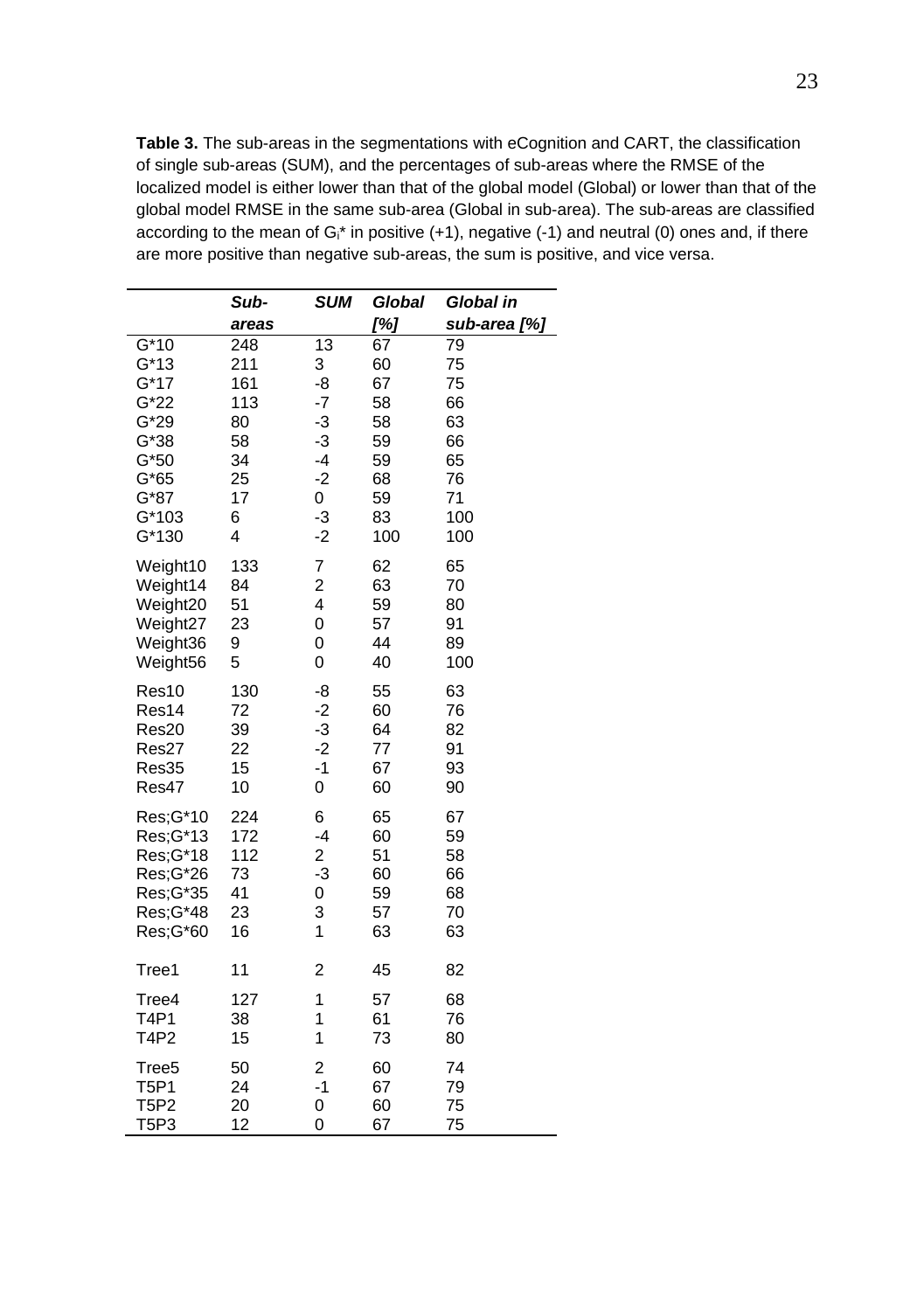

**Figure 4.** The classification of sub-areas in CART and multiresolution segmentations into three classes according to the mean of  $G_i^*$ .

If the localization into the sub-areas was replaced with a level correction in which the local bias in the sub-area was subtracted from the global model RMSE<sub>*i,glo*</sub> in the same subarea, the corrected RMSEs (RMSE*i,bias*, Table 4) were smaller than the original global model RMSEs (RMSE*i,glo*, Table 5). The changes were greatest in the group of negative sub-areas, and smallest in the neutral class. The mean RMSE was 3.2% lower than the original in the negative class, whereas in the positive class, it was only 1.9% lower. On the other hand, with respect to the actual localized RMSEs (RMSE*i,loc*), the level-corrected RMSEs were 3.0-1.1% higher (Table 6). But then, the greatest differences were in the extremes of the localized RMSEs. The minimum RMSEs were considerably lower for localized models than for the level correction (18-34%), whereas the maximums in the negative and positive sub-areas were higher for localized models than for level-adjusted ones (12-31%). The change in neutral class with level correction was and should have been zero, since the sub-areas in the neutral class by definition have no bias if  $G_i^*$  is zero. But in the case of the heterogenic sub-area with a near-zero mean  $(G<sub>i</sub><sup>*</sup> = 0)$ , localization could lower the RMSEs (as it did) by 2%. Otherwise, the difference between these two localization methods is minor: 1% for positive and 3% for negative classes.

Then the sub-areas were re-classified so that  $1.5\sigma$  was subtracted from and added to the mean of  $G_i^*$  or, in other words, the neutral class was widened. The mean  $G_i^*$  in the negative and positive classes differed from zero with greater probability ( $p = 0.033$ ). This new classification lowers the mean of the neutral and positive classes (Table 7). The negative class remained about the same, whereas for the positive class with increased minimum RMSEs and decreased maximum RMSEs (i.e. decreased range of RMSEs), the effect of classification on the neutral class was opposite: the range actually increased.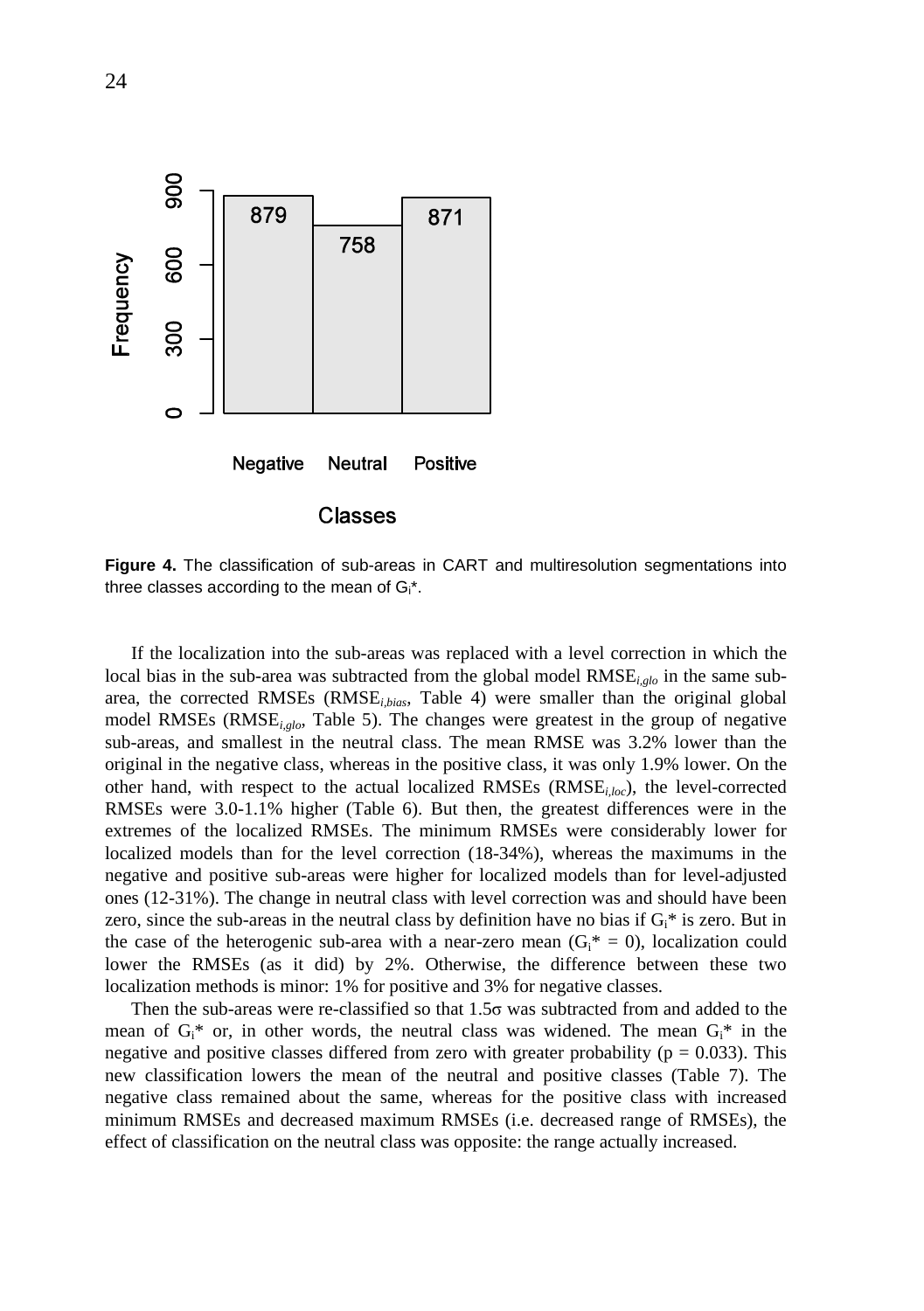|          | <b>RMSE</b> |        |        |        |        |  |  |
|----------|-------------|--------|--------|--------|--------|--|--|
| Class    | Min         | 10     | Mean   | 3Q     | Max    |  |  |
| Negative | 0.0635      | 0.0888 | 0.0980 | 0.1065 | 0.1419 |  |  |
| Neutral  | 0.0628      | 0.0936 | 0.1028 | 0.1111 | 0.1670 |  |  |
| Positive | 0.0687      | 0.0910 | 0.1026 | 0.1142 | 0.1724 |  |  |

**Table 4.** RMSEs (dm<sup>3</sup>cm<sup>-2</sup>) when a constant level correction that equals the local bias in the sub-areas is applied to every sub-area, RMSE<sub>i,bias</sub>, classified according to the mean G<sub>i</sub><sup>\*</sup> and its deviation in the sub-area.

**Table 5.** RMSEs (dm<sup>3</sup> cm<sup>-2</sup>) before localization, global RMSEs in sub-areas, RMSE<sub>i,dlo</sub>, classified according to the mean Gi\* and its deviation in the sub-area.

|          |        | <b>RMSE</b> |        |        |        |  |  |
|----------|--------|-------------|--------|--------|--------|--|--|
| Class    | Min    | 1Q          | Mean   | 3Q     | Max    |  |  |
| Negative | 0.0733 | 0.0915      | 0.1012 | 0.1096 | 0.1463 |  |  |
| Neutral  | 0.0633 | 0.0937      | 0.1032 | 0.1115 | 0.1671 |  |  |
| Positive | 0.0699 | 0.0926      | 0.1046 | 0.1161 | 0.1733 |  |  |

**Table 6.** The localized RMSEs (dm<sup>3</sup>cm<sup>-2</sup>) when the sub-areas are classified into three classes according to the mean  $G_i^*$  and one length of the standard deviation, RMSE<sub>i.loc</sub>.

|          | <b>RMSE</b> |        |        |        |        |  |
|----------|-------------|--------|--------|--------|--------|--|
| Class    | Min         | 1Q     | Mean   | 3Q     | Max    |  |
| Negative | 0.0537      | 0.0856 | 0.0951 | 0.1036 | 0.1619 |  |
| Neutral  | 0.0536      | 0.0914 | 0.1009 | 0.1105 | 0.1414 |  |
| Positive | 0.0513      | 0.0897 | 0.1015 | 0.1131 | 0.2504 |  |

**Table 7.** The RMSEs (dm<sup>3</sup>cm<sup>-2</sup>) for localized models when the classification of sub-areas is based on mean  $G_i^* \pm 1.5\sigma$  (standard deviation of  $G_i^*$ ).

|          | <b>RMSE</b> |        |        |        |        |  |
|----------|-------------|--------|--------|--------|--------|--|
| Class    | Min         | 1Q     | Mean   | 3Q     | Max    |  |
| Negative | 0.0561      | 0.0860 | 0.0953 | 0.1032 | 0.1619 |  |
| Neutral  | 0.0513      | 0.0884 | 0.0998 | 0.1105 | 0.2504 |  |
| Positive | 0.0611      | 0.0917 | 0.1006 | 0.1114 | 0.1411 |  |

# **DISCUSSION**

If the measurement data from an inventory of a large area could be generalized to the population with a single global (= population-wide) model, it would be easy to implement. Unfortunately, the resulting estimates could be locally biased (spatial bias). A method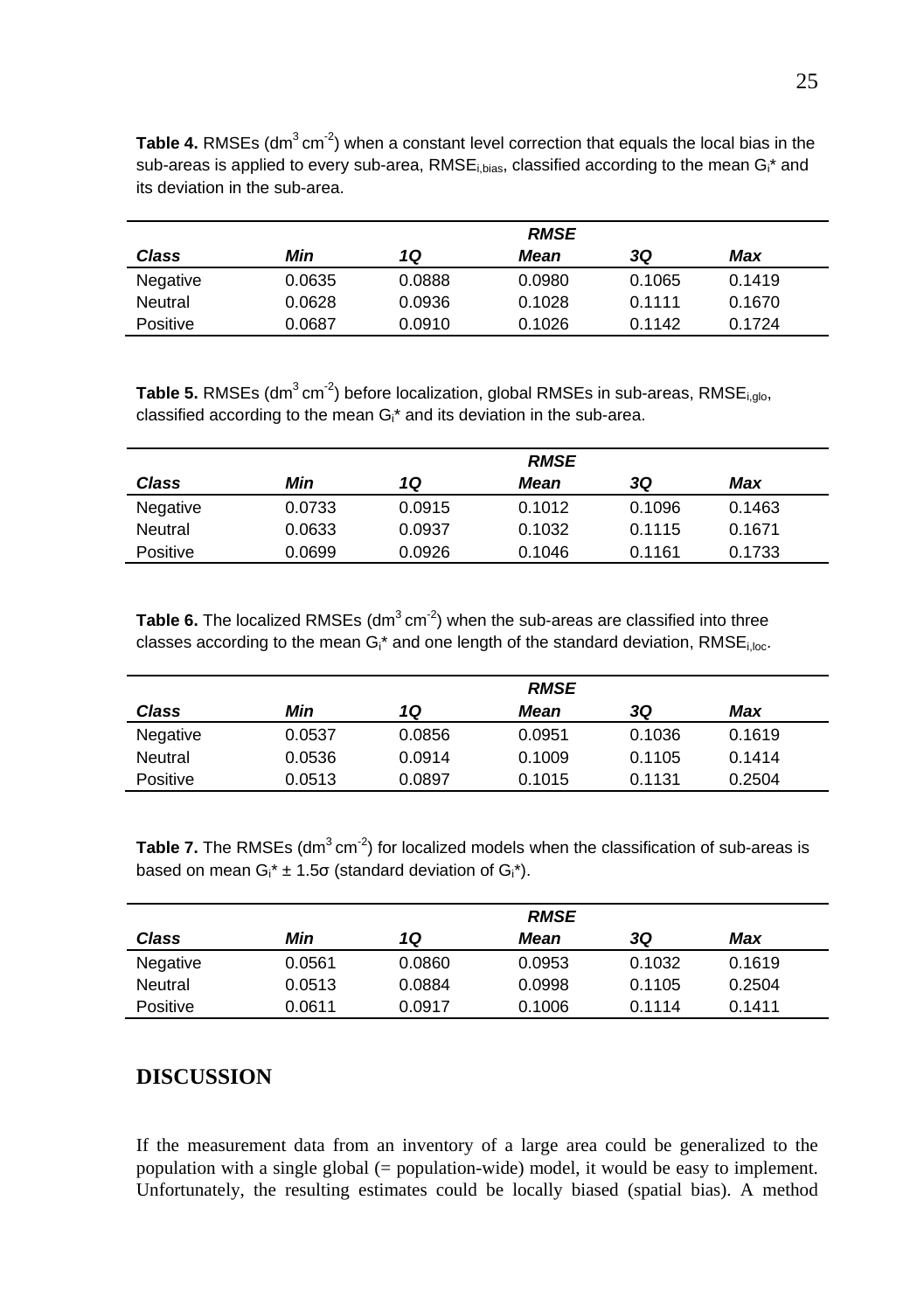which could indicate the biased sub-regions, delineate them, and remove the bias would improve the estimation considerably. In this thesis, local indicators of spatial association (LISA) served as the indicator, and the segmentation of the study area was tested with two different methods: recursive partitioning (CART) and multiresolution segmentation (MS). Both methods used spatial location together with LISA and residual information calculated from the global model to determine the homogeneous localization sub-areas. An alternative to these methods is to localize every single observation with its neighborhood with no intention to divide the study area (KED). The results were compared to the traditional forestry centre division of the study area (Fig. 1). To determine the reference, the global model was localized to 11 administrative units in 12 regions.

The spatial indicators were developed to identify "hot" and "cold" spots (i.e. small-scale phenomena which differ significantly from their surroundings) (e.g. Getis and Ord 1996). The original idea in LISAs has been to test whether the local indicator differed statistically significantly from zero. Several articles (e.g. Anselin 1995, Ord and Getis 1995, Boots and Tiefelsdorf 2000) have questioned the actual normality of the standardized indicators (Eq. 5). In these studies, neither normality nor statistical significance are important. Only subareas that were as homogeneous as possible were wanted, and LISA was the measure used. Here LISAs were calculated from the residuals of the global model, so any deviation from zero could indicate local bias.

Some have suggested that the LISAs, especially the Getis statistics  $G_i$  and  $G_i^*$ , are suitable for image segmentation (Wulder and Boots 1998). The intention is to delineate sub-areas with enough observations for the re-fitting of the regression model. For some of the studies, the limit for minimum observations in a sub-area was set to as few as 10 observations (III), but in study II, the limit was set to 50, and in the kriging analysis, the number was from 20 to 100. This summary employed a limit of 30. Compared to the size of the dataset (19 175 trees), the sub-areas may have been small in area, even with these minimum limits, but in studies II (Fig. 4) and III (Table 2), the largest sub-areas covered almost ¾ of the data.

Another issue was the dependence between neighboring LISAs. Since every LISA was calculated from a 20-km circular neighborhood, the neighboring LISAs were correlated if their neighborhoods overlapped. This posed no problem because LISAs are not used as such, but only as indicators to show the areas of low and high values of the residuals. On the other hand, the LISA is treated here as a point datum, bound to a single point when it actually represents the area, or neighborhood, from which it was calculated. Each point had equal-sized (distance-limited) neighborhoods as well as its own LISA to which the decision can be based. A LISA calculated for a certain model (residuals of a model) can represent only the features of that particular model. Therefore, any segmentation based on a LISA is invalid for another model. So, if the system has more than one model, they all have their own segmentations.

Looking at the RMSEs for single sub-areas, the lowest range from 6% to 80% (Table 1), and the first quartile ranges from 83% to 96% of the global model RMSE  $(0.1027 \text{ dm}^3 \text{ cm}^2)$ , but the dispersion in localized RMSEs was wide. Kriging seems to be close to the forestry centre division results (Table 1), but this result is somewhat misleading. The kriging estimates could have been improved if the number of the neighbors were increased. But in study IV, the increase stopped when the RMSEs and aggregate standard errors were smaller than the references, which were the RMSE of the global model and the standard error of the forestry centre division. Therefore, kriging could have performance better than presented in article IV.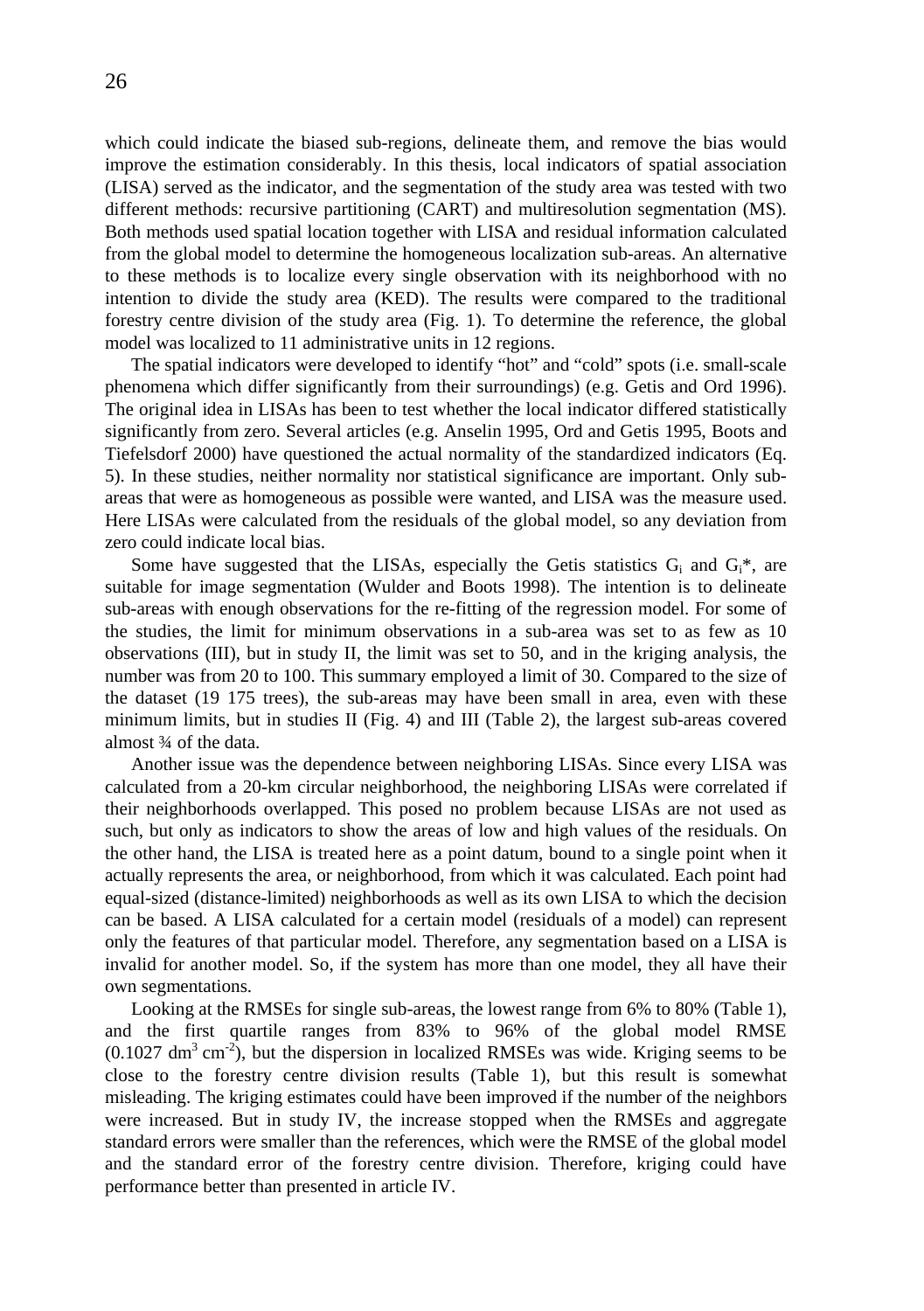Because LISA was used,  $G<sub>i</sub>^*$  yielded either high positive or negative values if the calculation point and its surrounding differed from zero in either the positive or negative direction;  $G_i^*$  yielded zero if the surrounding was either near zero or heterogeneous. The relationship between the value of  $G<sub>i</sub>^*$  and the localized RMSE in the segmentations of studies II and III were analyzed. The classification was adopted from the article III (Table 3) with some changes. Only the sub-areas with at least 30 observations were used in the calculations, because only then was the amount of data sufficient to re-fit the regression model. When the sub-areas formed with CART and MS were classified according to the above-mentioned method, the localization lowered the RMSEs by 2% (neutral class), 3% (positive class), and 6% (negative class) (Tables 5 and 6). With level-correction, the change was 0%, 2%, and 3%, respectively (Tables 4 and 5).

For the classification in study III, the mean of  $G_i^*$  in a sub-area had to differ from zero by one standard deviation in order to belong to a class other than neutral. One standard deviation corresponds to 0.841 of cumulative probability in normal distribution, whereas one and a half standard deviation corresponds to 0.933 of the cumulative probability function. Widening the confidence interval should emphasize the impact of localization in the sub-areas belonging to the negative and positive classes. The negative class remained about the same, and the major changes occurred in the neutral class, which became more heterogeneous (i.e. the range of localized RMSEs increased after changes in classification) (Table 7). Of course, some changes in the extreme RMSE values of the positive class did occur; the minimum increased and the maximum decreased. After all, the classification method applied here did not yield the result expected. The expectation was that the negative and positive classes would produce lower mean RMSEs and narrower ranges for RMSEs than would the neutral class. This expectation did occur for the negative class, but not for the positive one. No correlation was found between the LISA and the result of localization despite the differences between the classes.

The two first methods mentioned above aimed to divide the study area into sub-areas that were as homogeneous as possible. The sub-areas did not need to be pre-determined; rather, the method needed to be flexible in forming the sub-areas. Such segmentation needed to be valid only for the data in use, along with the variables and model of interest. Localization is two-phase process in which the localization sub-areas are first delineated, and then the model is re-fitted to the sub-area. As previously reviewed, even though the local RMSEs and study area-wide standard errors could be reduced by using with all three of the methods, the RMSEs did increase in localization for some of the sub-areas in the segmentation or regions in the study area, and the RMSEs did exceed the level of the original global model. No correlation between the size of the sub-area and the localized RMSE could be found, as both extremes seemed more probable for the small sub-areas than for the larger sub-areas. Some kind of control should therefore be added to the method, which could separate those sub-areas in which the localization pays off from those which should remain as they were after applying the global model. For control purposes, the classification of the sub-areas was attempted according to the values of  $G_i^*$  in the sub-area, but failed to solve the problem.

Although the basic properties and limitations of the LISAs have been discussed in the beginning of the section, the methods employed have their limitations. The CART/MVPART selects the most profitable split among all variables one at a time, but cannot optimize the whole process. So, all splits are final and cannot be changed later in the process, which could be evident for the result, because sometimes an earlier optimal split could become unprofitable after subsequent divisions. Smyth et al. (2006a, b) have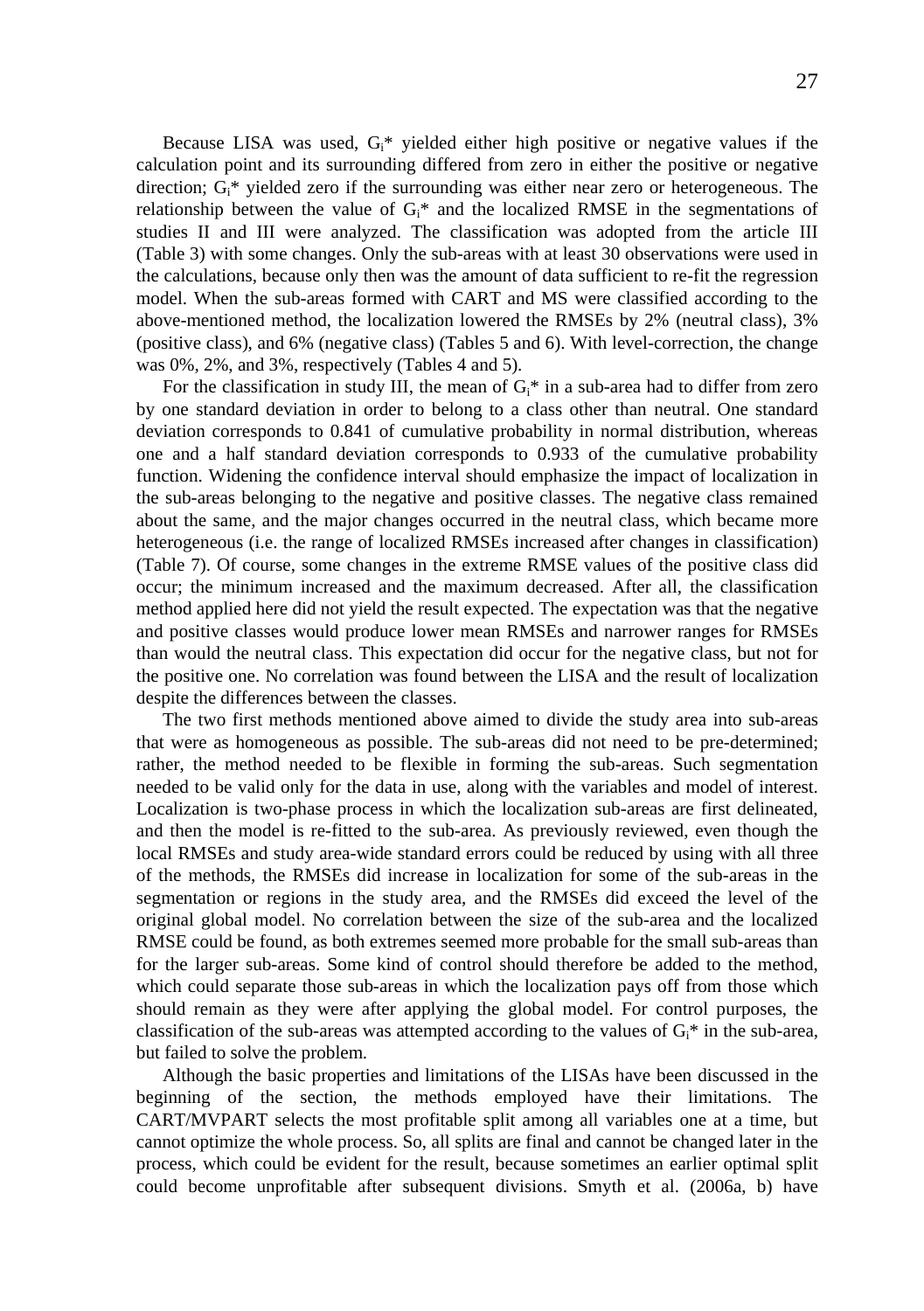implemented "factor scores'' and principal component scores in the MVPART to reduce the effect of noise in the data on the clusterization.

KED suffers from the sparse point pattern the trees create. The strongest correlation between neighbors is lost since the minimum plot-to-plot distances have been increased in the latest NFI rounds from the seventh inventory (compare to Figs. 4 and 5 in Tomppo et al. 2001 and Fig. 2 in IV). The strongest correlation is between neighbors on the same plot with the pivot; the problem is that usually there are only zero to two neighbors. The point pattern could be made denser by introducing other tree species into the model. Numerous alternatives remain which could improve the local estimates. Interestingly, the study of Miller and Franklin (2002) combines kriging via a local spatial variable, which they call a kriged value, to CART, and some studies combine CART and other features of the stand or tree, even satellite imagery (Moisen and Frescino 2002, Franklin 2003, McKenney and Pedlar 2003). So, KED could help CART or vice versa. One natural option to kriging is geographically weighted regression (GWR) (Brunsdon et al. 1996). In GWR, the model coefficients are estimated using weighted least-squares regression such that the weight is a diagonal matrix, and a single element of the weight matrix is a function of the distance between the pivot and the observation. Studies have shown GWR to yield accurate (local) predictions (Zhang and Shi 2004, Zhang and Gove 2005).

In summary, all the methods utilizing LISA, namely CART and MS, and dividing the study area into smaller sub-areas were promising. The aggregate standard errors were lower than the RMSE of the global model, but compared to the division of the study area into forestry centers, the benefits of the segmentations were not obvious. The final "control element", which could turn these methods into a tool, together with the re-fitting of the global model, was not attained. There is no guarantee that a delineated sub-area is worth localizing with either of the methods. The only relationships found between any property of the sub-area and the localized RMSE went contrary to the hypothesis (III Table 5a-b, Table 6-7) and proved useless for the evaluation of sub-areas. This surely merits further study. The localization pays off if the result always reaches at least the level attained with the forestry centers method. If the diagnostic, which could serve for pre-selection of the suitable sub-areas (where the localization pays off) and the flexibility in the delineation could be combined, the method would prove powerful. CART offers better opportunities for such a tailoring. A method of mixed estimation (Korhonen 1993) where, in addition to the present inventory data, information from other datasets, such as from previous inventories or neighboring areas, could also be utilized in localization, thus improving and stabilizing the estimates. Still, almost any spatial segmentation of the sub-areas with LISA yielded standard errors lower than the RMSE of the global model and, if the level of the division into forestry centers serves as a reference, nearly all segmentations were either near or below it (II Table V, III Table 7).

So, roughly speaking, segmentation of the study area is worthwhile, because it lowers the RMSEs, but cannot guarantee on a sub-area level that localization will decrease the RMSE of that particular sub-area or the creation of some kind of system to ensure this. Such a system could simply separate those sub-areas where localization is used from those where no localization at all is applied. Such a system could be designed for the segmentation of large areas with large datasets, where the sub-areas are of reasonable size and there are sufficient data for localization. One possibility to evaluate segmentation is to carry out a statistical F test, which evaluates whether the segmentation is worthwhile. Such a test compares the global model and a model that includes classification into sub-areas.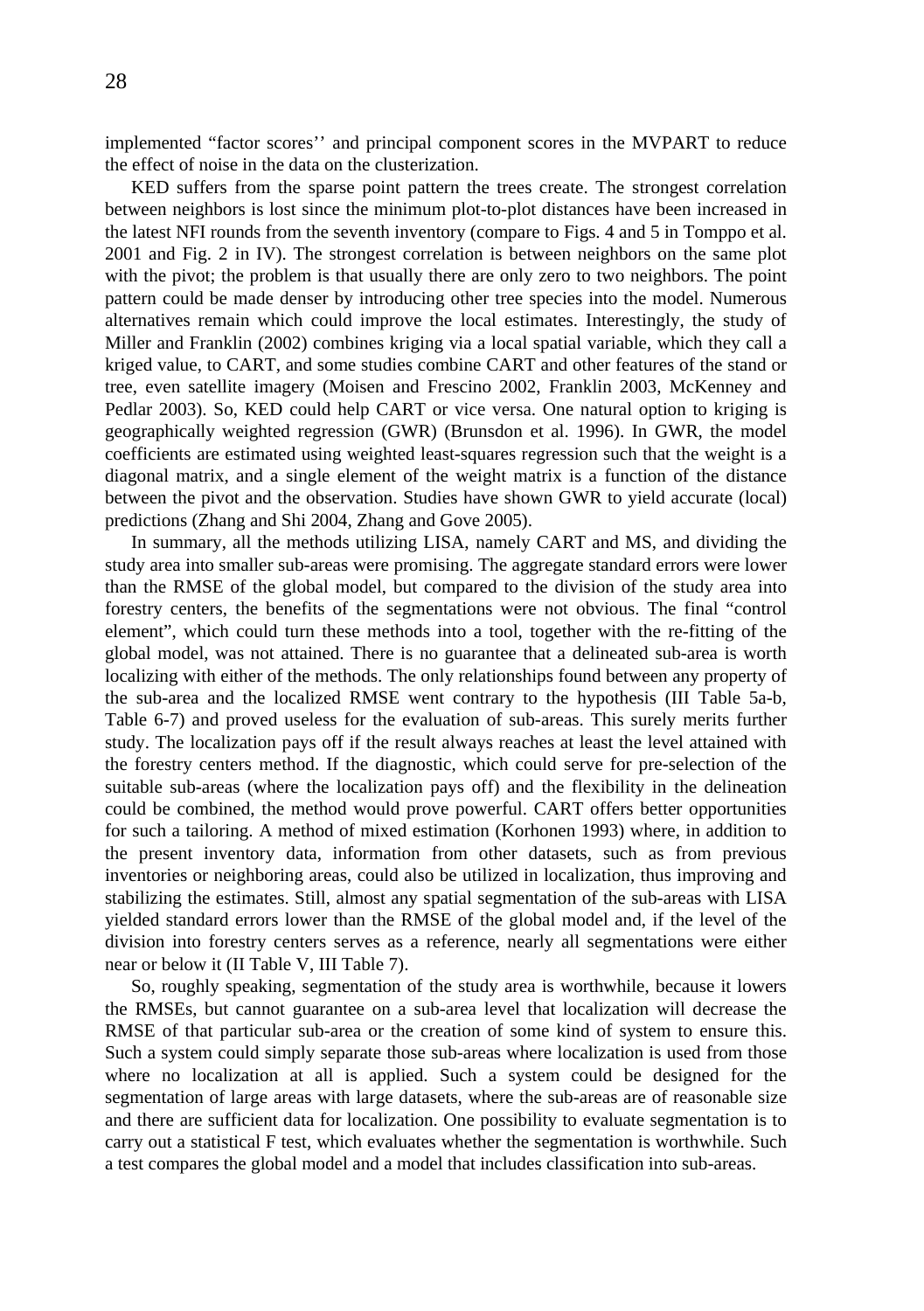Because KED requires no segmentation, the results were compared to a forestry-centre level, which are quite large compared to the regions extracted in the two previous studies (II, III). However, the results show that increasing the number of neighbors (i.e. increasing the size of the neighborhood) lowers the prediction errors in the estimates, but no optimum size of the neighborhood was determined. The predictions it provides are the most stable, and standard errors are lower than with the reference. Future research could focus on the study of spatial correlation in hierarchical data, which was modeled here with a nested variogram model. CART has the potential to be more efficient than the traditional forestry centre division of the study area, but without the further study suggested earlier in this section, the result may vary unpredictably.

## **CONCLUSIONS**

All the three methods used proved to lower RMSEs and aggregate standard errors. In the segmentations of classification and regression trees (CART) and multiresolution segmentation (MS) for some sub-areas, changes in localization were positive (i.e. the RMSEs decreased), but on the other hand, leaving some sub-areas without localization would have yielded more accurate results because localization increased the RMSEs considerably. The lack of explanation for this variation in previous studies warranted a new approach. A relationship between  $G_i^*$ , the decision variable in the delineation of the subareas, and the result of the localization, the local RMSE, was identified by classifying the sub-areas into negative, neutral and positive according to the mean  $G_i^*$  values. The negative class did perform little more accurately, but the differences were minor. This leads to the conclusion that the final segments are more or less compromises between the decision variables: residuals,  $G_i^*$ , spatial position and method-based restrictions, which in MS are shape related, and in CART, node size related. The residuals and  $G_i^*$  may impact the segmentation of the sub-areas less than the others together. On the other hand, both methods (MS and CART) lowered the RMSEs by more than a level correction, which equaled the regional bias. In kriging (KED), localization was not restricted to a certain subarea, but the results were examined at the regional level. Spatial autocorrelation was found between observations, but since the point pattern was sparse, the effect of local adjustment from the neighbors should be enforced in other ways. One option could be to make the point pattern denser by introducing other tree species into the model.

### **REFERENCES**

- Anselin, L. 1995. Local indicators of spatial association LISA. Geographical Analysis 27: 93-115.
- Bailey, T.C. & Gatrell, A.C. 1995. Interactive spatial data analysis. Harlow: Longman. 413 p. ISNB 0-582-24493-5.
- Benz, U.C., Hofmann, P., Willhauck, G., Lingenfelder, I. & Heynen, M. 2004. Multiresolution, object-oriented fuzzy analysis of remote sensing data for GIS-ready information. ISPRS Journal of Photogrammetry & Remote Sensing 58: 239-258.

Boots, B. 2002. Local measures of spatial association. Ecoscience 9: 168-176.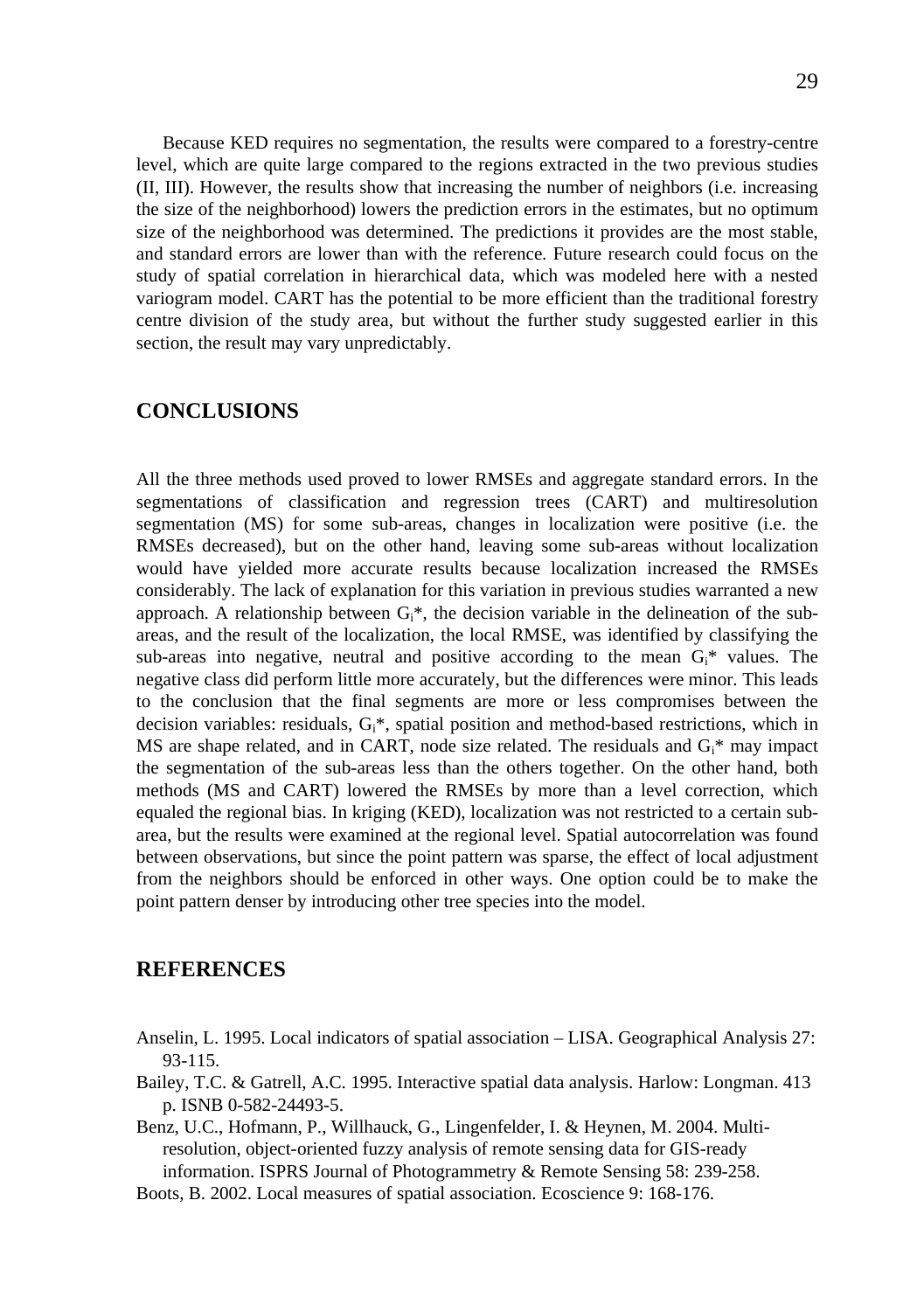- & Tiefelsdorf, M. 2000. Global and local spatial autocorrelation in bounded regular tessellations. Journal of Geographical Systems 2: 319-348.
- Breiman, L., Friedman, J.H., Olshen, R.D. & Stone, C.J. 1984. Classification and regression trees. Wadsworth & Brooks. Belmont (CA). 358 p. ISBN 0-534-98054-6 (0-534-98053-8).
- Brunsdon, C., Fotheringham, A.S. & Charlton, M.E. 1996. Geographically Weighted Regression: A Method for Exploring Spatial Nonstationarity. Geographical Analysis 28(4): 281-298.
- Candau, J-N. & Fleming, R.A. 2005. Landscape-scale spatial distribution of spruce budworm defoliation in relation to bioclimatic conditions. Canadian Journal of Forest Research 35: 2218-2232.
- Cliff, A.D. & Ord, J.K. 1981. Spatial processes: models and applications. Pion Limited, London. 266 p. ISBN 0-85086-081-4.
- Cressie, N.A.C. 1991. Statistics for spatial data. Wiley, New York (NY). 900 p. ISBN 0- 471-84336-9.
- Dobbertin, M. & Biging, G.S. 1998. Using the non-parametric classifier CART to model forest tree mortality. Forest Science 44: 507-516.
- eCognition 4.0 Professional Users guide 2004. 2009. [Internet site]. University of Northern British Columbia (UNBC). Available at: http://www.gis.unbc.ca/help/software/ecognition4/userguide.pdf. [Cited 10 August 2010].
- Fan, Z., Larsen, D.R., Shifley, S.R. & Thompson, F.R. III. 2003a. Estimating cavity tree abundance by stand age and basal area, Missouri, USA. Forest Ecology and Management 179: 231-242.
- –, Shifley, S.R., Spetich, M.A., Thompson, F.R. III & Larsen, D.R. 2003b. Distribution of cavity trees in Midwestern old-growth and second-growth forests. Canadian Journal of Forest Research 33: 1481-1494.
- Franklin, J. 2003. Clustering versus regression trees for determining ecological land units in the southern California mountains and foothills. Forest Science 49: 354-368.
- Getis, A. & Ord, J.K. 1992. The analysis of spatial association by use of distance statistics. Geographical Analysis 24: 189-206.
- & Ord, J.K. 1996. Local spatial statistics: an overview. In: Longley, P.A. & Batty, M. (eds.). Spatial analysis: modelling in a GIS environment. GeoInformation International, Cambridge. p. 261-278. ISBN 1-899761-26-8 (0-470-23615-9).
- Hengl, T., Geuvelink, G.B.M. & Stein, A. 2003. Comparison of kriging with external drift and regression-kriging. Technical note, ITC. Available on-line at http://www.itc.nl/library/Academic\_output/
- Isaaks, E.H. & Srivastava, R.M. 1989. An introduction to applied geostatistics. Oxford University Press, Oxford (NY). 561 p. ISBN 0-19-505012-6 (0-19-505013-4).
- Johnson, E.W. 2000. Forest sampling desk reference. CRC Press, Boca Raton. 985 p. ISBN 0849300584.
- Kangas, A. & Korhonen, K.T. 1995. Generalizing sample tree information with semiparametric and parametric models. Silva Fennica 29(2): 151-158.
- Karlsson, K. 1997. Rannikkometsiin liittyvä kirjallisuus Literature about coastal area forests - Litteratur som berör kustskogar. Metsäntutkimuslaitos, Kannuksen tutkimusasema, Rannikkometsätutkimus, moniste n:o 3. Available on-line at: http://www.metla.fi/hanke/3194/biblio.pdf. [Cited 24 March 2011].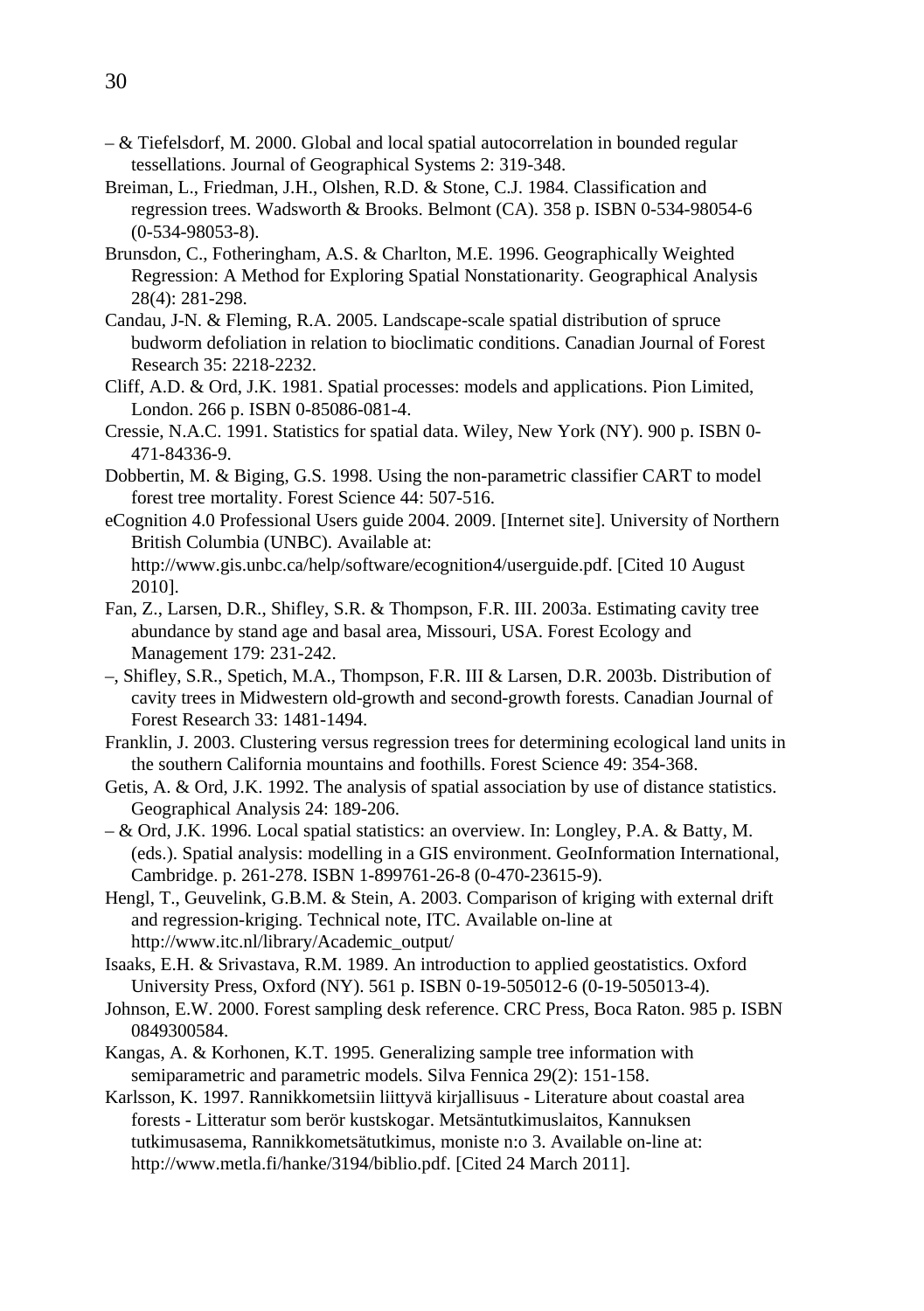- 2000. Height growth patterns of Scots pine and Norway spruce in the coastal areas of western Finland. Forest Ecology and Management 135: 205-216.
- Korhonen, K.T. 1992. Calibration of upper diameter models in large-scale forest inventory. Silva Fennica 26(4): 231-239.
- 1993. Mixed estimation in calibration of volume functions of Scots pine. Silva Fennica 27(4): 269-276.
- & Kangas, A. 1997. Application of nearest-neighbour regression for generalizing sample tree information. Scandinavian Journal of Forest Research 12(1): 97-101.
- Lappi, J. & Malinen, J. 1994. Random parameter height/age models when stand parameters and stand age are correlated. Forest Science 40: 715-731.
- Longley, P.A., Goodchild, M.F., Maguire, D.J. & Rhind, D.W. 2005. Geographic information systems and science. 2nd Ed. Wiley: Chichester, Hoboken (NJ). 517 p. ISBN 0-470-87000-1 (0-470-87000-X).
- Matheron, G. 1963. Principles of geostatistics. Economic Geology 58: 1246-1266.
- McKenney, D.W. & Pedlar, J.H. 2003. Spatial models of site index based on climate and soil properties for two boreal tree species in Ontario, Canada. Forest Ecology and Management 175: 497-507.
- Mehtätalo, L. 2005. Height-diameter models for Scots pine and birch in Finland. Silva Fennica 39: 55-66.
- MetINFO Forest information services. 2010. [Internet site]. Finnish Forest Research Institute. Available at: http://www.metla.fi/metinfo/index-en.htm. [Cited 5 November 2010].
- Miller, J. & Franklin, J. 2002. Modeling the distribution of four vegetation alliances using generalized linear models and classification trees with spatial dependence. Ecological Modelling 157: 227-247.
- Miller, R.L. 1956. Trend Surfaces: Their Application to Analysis and Description of Environments of Sedimentation. The Journal of Geology 64: 425-446.
- Moeur, M. & Stage, A.R. 1995. Most similar neighbor: An improved sampling interference procedure for natural resource planning. Forest Science 41(2): 337-359.
- Moisen, G.G. & Frescino, T. S. 2002. Comparing five modelling techniques for predicting forest characteristics. Ecological Modelling 157: 209-225.
- Negron, J. 1997. Estimating probabilities of infestation and extent of damage by the roundheaded pine beetle in ponderosa pine in the Sacramento Mountains, New Mexico. Canadian Journal of Forest Research 27: 1936-1945.
- NFI9 9th National Forest Inventory. 2010. [Internet site]. Finnish Forest Research Institute. Available at: http://www.metla.fi/ohjelma/vmi/vmi9-info-en.htm. [Cited 10 August 2010].
- NFI10 10th National Forest Inventory. 2010. [Internet site]. Finnish Forest Research Institute. Available at: http://www.metla.fi/ohjelma/vmi/vmi10-info-en.htm. [Cited 10 August 2010].
- NFI National Forest Inventory. 2010. [Internet site]. Finnish Forest Research Institute. Available at: http://www.metla.fi/ohjelma/vmi/nfi.htm. [Cited 10 August 2010].
- Nigh, G.D. & Love, B.A. 2004. Predicting crown class in three western conifer species. Canadian Journal of Forest Research 34: 592-599.
- Ord J.K. & Getis A. 1995. Local spatial autocorrelation statistics distributional issues and an application. Geographical Analysis 27(4): 286-306.
- Pebesma, E.J. 2004. Multivariable geostatistics in S: the gstat package. Computers  $\&$ Geosciences 30(7): 683-691.